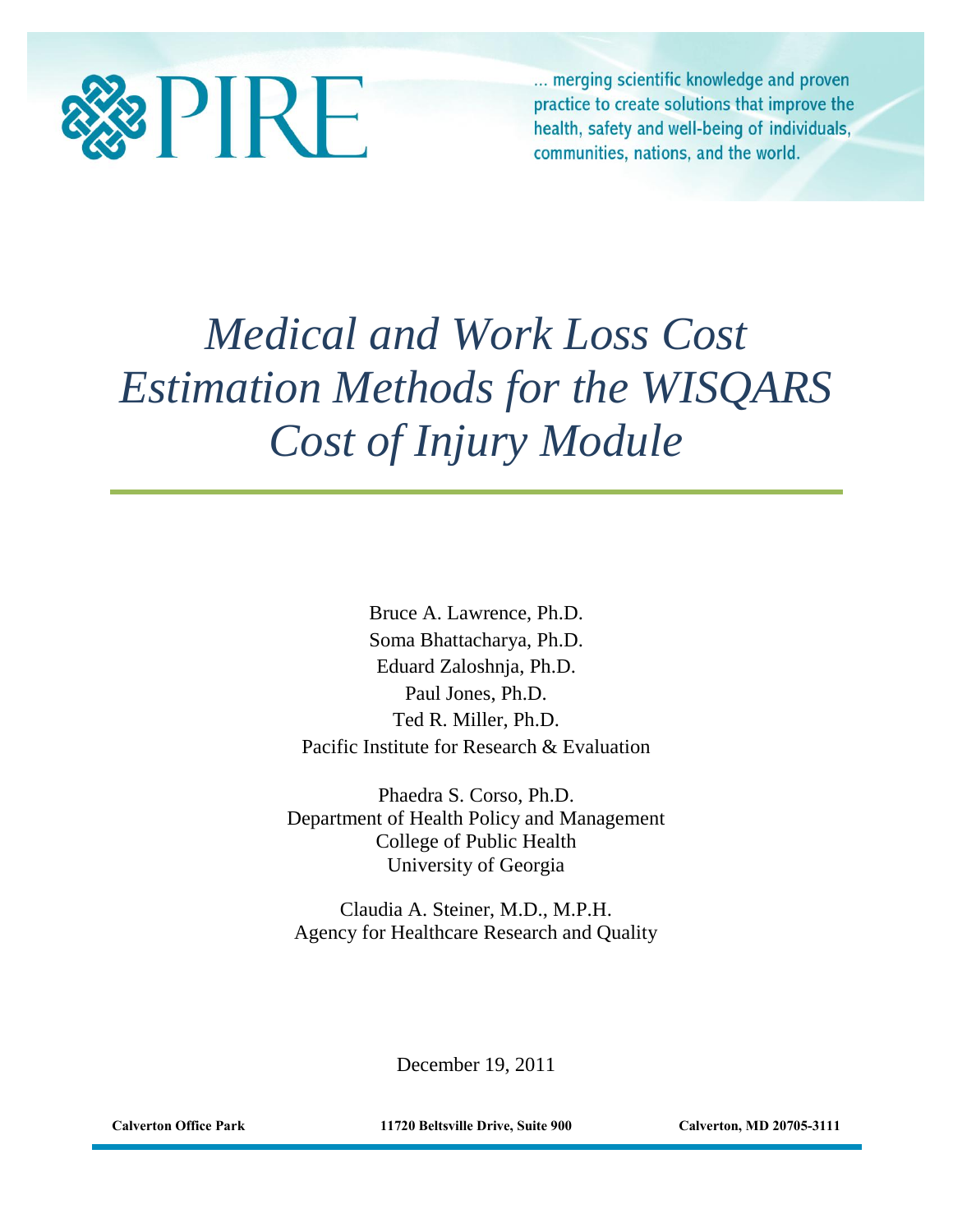## **ACKNOWLEDGEMENTS**

This report was prepared under contract for the Centers for Disease Control and Prevention (CDC contract no. 200-2008-M-28023). It benefited greatly from the comments and suggestions of four reviewers from the National Center for Injury Prevention and Control at CDC, J. Lee Annest, Marcie-jo Kresnow, George W. Ryan and Tadesse Haileyesus. Thanks also to the States that partner with the Healthcare Cost and Utilization Project for providing the databases used to build the National Inpatient Sample and especially to the eight States that allowed the project to access de-identified State Emergency Department Databases with charge data.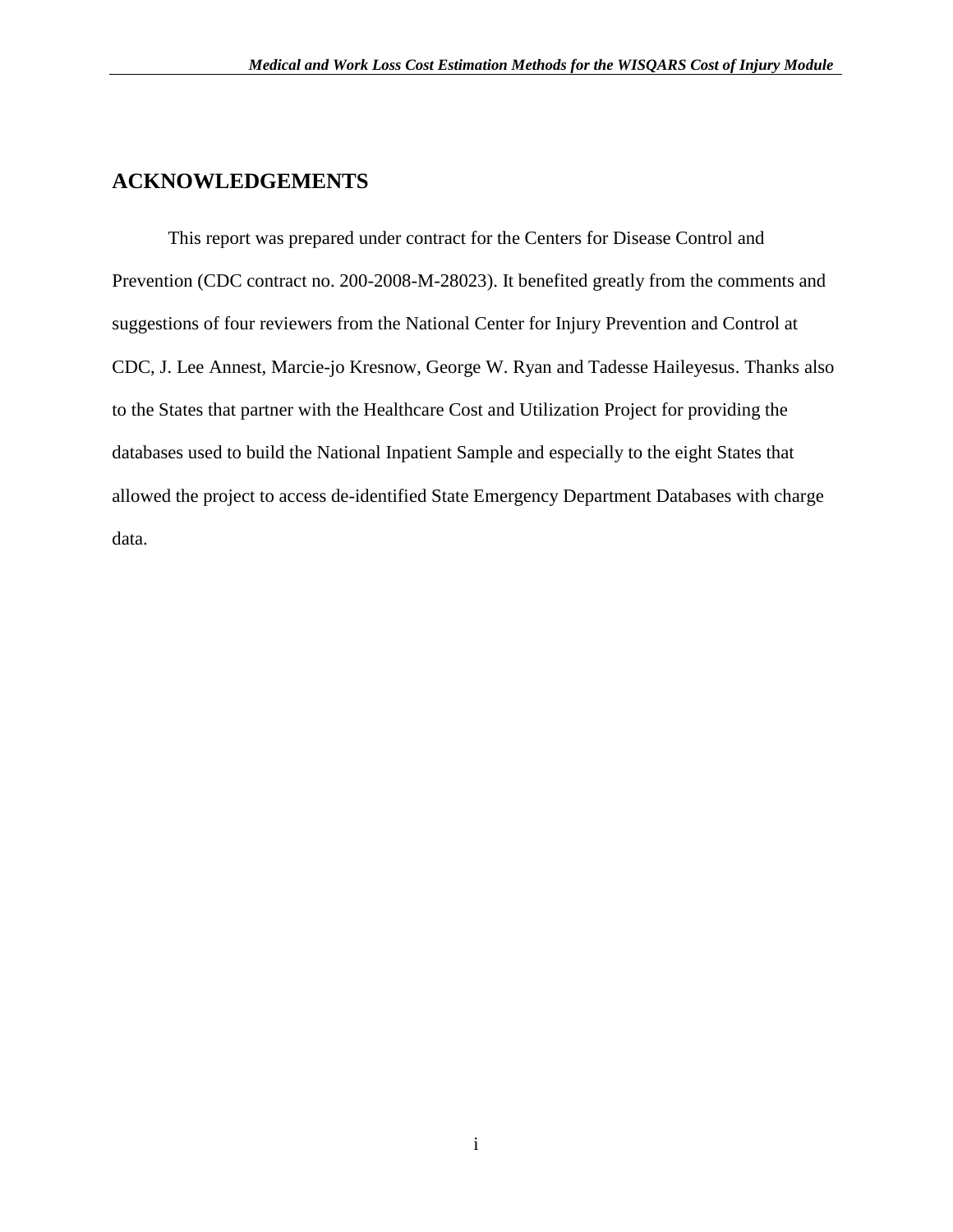# **Table of Contents**

| $\mathbf{1}$ .   |                                                                          |       |                                                                     |  |  |
|------------------|--------------------------------------------------------------------------|-------|---------------------------------------------------------------------|--|--|
|                  |                                                                          |       |                                                                     |  |  |
| 2.               |                                                                          |       |                                                                     |  |  |
| 3.               |                                                                          |       |                                                                     |  |  |
|                  |                                                                          |       |                                                                     |  |  |
|                  |                                                                          |       |                                                                     |  |  |
|                  |                                                                          | 3.2.1 |                                                                     |  |  |
|                  |                                                                          | 3.2.2 |                                                                     |  |  |
|                  |                                                                          | 3.2.3 |                                                                     |  |  |
|                  | 3.2.4 Short- to Medium-Term Follow-Up Costs for Inpatient Admissions Not |       |                                                                     |  |  |
|                  |                                                                          |       |                                                                     |  |  |
|                  |                                                                          |       |                                                                     |  |  |
|                  |                                                                          |       | 3.2.6 Long-Term Costs of Spinal Cord Injuries (SCI) and Traumatic   |  |  |
|                  |                                                                          |       |                                                                     |  |  |
|                  |                                                                          |       |                                                                     |  |  |
|                  | 3.3                                                                      |       |                                                                     |  |  |
|                  |                                                                          |       | 3.4 Applying the Estimated Non-Fatal Costs to the 2005 NEISS-AIP 19 |  |  |
| $\overline{4}$ . |                                                                          |       |                                                                     |  |  |
|                  |                                                                          |       |                                                                     |  |  |
|                  |                                                                          |       |                                                                     |  |  |
|                  |                                                                          |       |                                                                     |  |  |
|                  |                                                                          | 4.2.2 |                                                                     |  |  |
|                  |                                                                          |       |                                                                     |  |  |
| 5.               |                                                                          |       |                                                                     |  |  |
|                  |                                                                          |       |                                                                     |  |  |

## **Appendices:**

| Appendix I. Mapping between ICD-9-CM Codes and NEISS Diagnosis                                                                                         |  |
|--------------------------------------------------------------------------------------------------------------------------------------------------------|--|
| Appendix II. Classification of Injury-Specific Diagnosis Groups by ICD-9-CM Codes<br>and the Multipliers Used to Estimate Short-Term Follow-up Costs35 |  |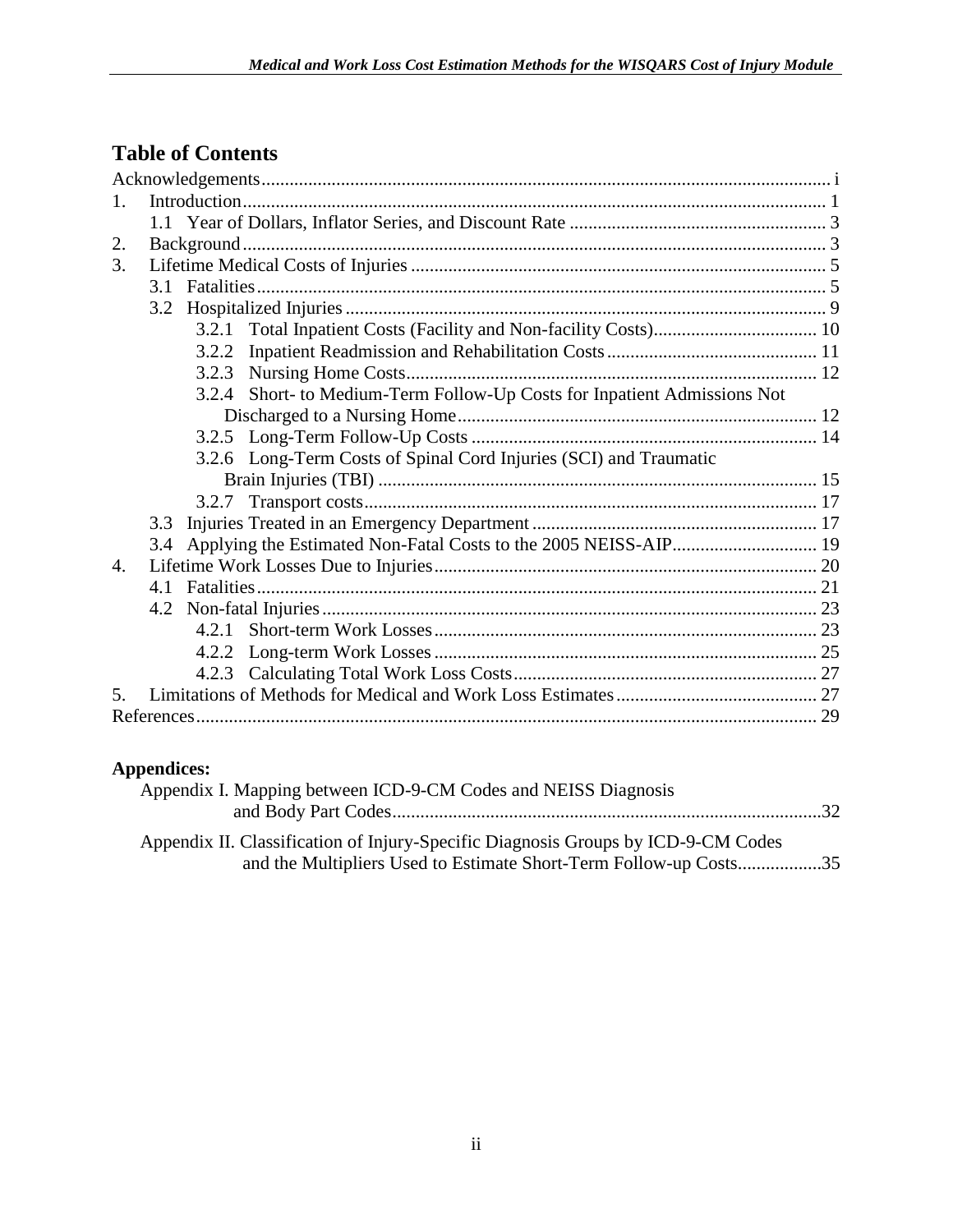# **Medical and Work Loss Cost Estimation Methods for the WISQARS Cost of Injury Module**

## <span id="page-3-0"></span>**1. Introduction**

 $\overline{a}$ 

This document describes the methods used to estimate costs of injury in the Center for Disease Control and Prevention's (CDC) Web-based Injury Statistics Query and Reporting System (WISQARS<sup>TM</sup>; CDC, Last updated Aug 2009) Cost of Injury module. The WISQARS database is an interactive query system that provides customized reports of injury-related data. It provides national and state statistics on the incidence and costs associated with unintentional and violence-related fatal and non-fatal injuries. The WISQARS Cost of Injury Module, which is available at [\(http://www.cdc.gov/injury/wisqars\)](http://www.cdc.gov/injury/wisqars), provides cost estimates for injury deaths, hospitalizations, and emergency department (ED)-treated (i.e., treated in the ED but not hospitalized) cases by mechanism and intent of injury and by diagnosis and body region.

Part I of the WISQARS Cost of Injury Module uses fatal injury data from the National Vital Statistics System (NVSS; CDC/National Center for Health Statistics, Last updated Aug  $2009$ <sup>1</sup> and non-fatal data from the National Electronic Injury Surveillance System - All Injury Program (NEISS-AIP; US Consumer Product Safety Commission, Last updated Aug 2009). The NVSS provides data pertaining to causes of death that are classified and coded according to the International Classification of Diseases (ICD; CDC/National Center for Health Statistics, Last updated August 2009) [\(http://www.cdc.gov/nchs/nvss/about\\_nvss.htm\)](http://www.cdc.gov/nchs/nvss/about_nvss.htm). Since 1999, NVSS has

<sup>&</sup>lt;sup>1</sup> The NVSS database is collected and disseminated by the National Center for Health Statistics (NCHS) division of CDC. It is one of the oldest and most successful examples of intergovernmental data sharing in public health. Its data are provided through contracts between NCHS and [vital registration systems operated in the various](http://www.cdc.gov/nchs/nvss/state_health_departments.htm)  [jurisdictions](http://www.cdc.gov/nchs/nvss/state_health_departments.htm) legally responsible for the registration of vital events – births, deaths, marriages, divorces, and fetal deaths (source: [http://www.cdc.gov/nchs/nvss/about\\_nvss.htm\)](http://www.cdc.gov/nchs/nvss/about_nvss.htm).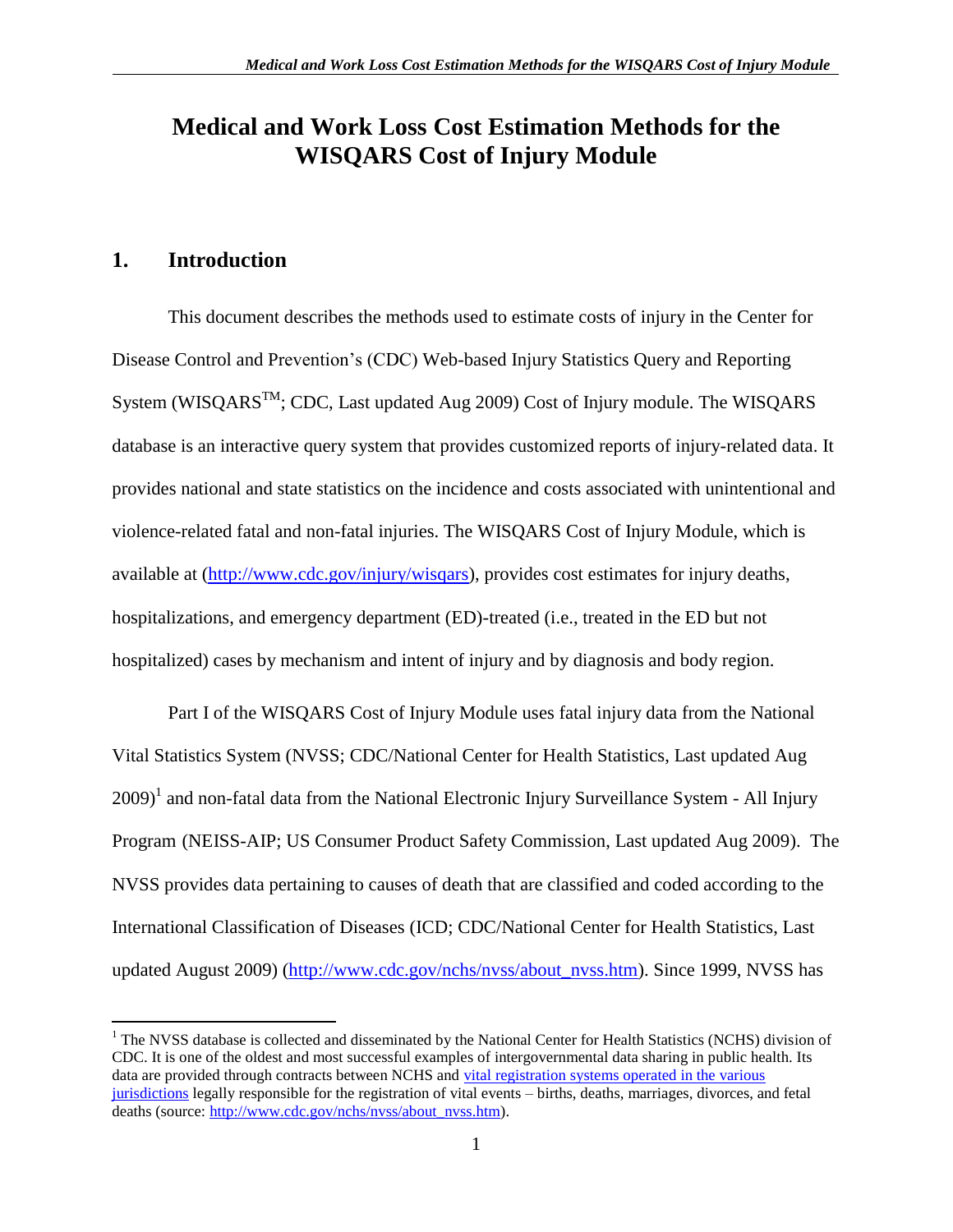used ICD-10 ( $10^{th}$  revision) as its basis of classifying and coding its data. The NEISS-AIP is an expansion of the National Electronic Injury Surveillance System (NEISS) operated by the U.S. Consumer Product Safety Commission (CPSC). The NEISS-AIP (Schroeder & Ault, 2001; CDC, 2001; [http://www.cdc.gov/ncipc/WISQARS/nonfatal/datasources.htm#5.3\)](http://www.cdc.gov/ncipc/WISQARS/nonfatal/datasources.htm#5.3) collects data on all types and external causes of non-fatal injuries and poisonings treated in U.S. hospital emergency departments (EDs), whether or not they subsequently are admitted to the hospital and whether or not they are associated with consumer products. NEISS-AIP is a collaborative effort between the National Center for Injury Prevention and Control (NCIPC) and CPSC.

Part II of the WISQARS Cost of Injury module allows users to input their own incidence data on deaths, nonfatal hospitalized injury cases, and ED-treated injury cases. For deaths, cost estimates are based on the ICD-10 diagnosis matrix

[\(http://www.cdc.gov/nchs/injury/injury\\_tools.htm\)](http://www.cdc.gov/nchs/injury/injury_tools.htm); CDC, Last updated August 2009) and the ICD-10 external cause of injury matrix [\(http://www.cdc.gov/nchs/injury/ice/matrix10.htm\)](http://www.cdc.gov/nchs/injury/ice/matrix10.htm). For nonfatal hospitalized and ED-treated injury cases, cost estimates are based on the  $9<sup>th</sup>$  Edition, Clinical Modification of the ICD (ICD-9-CM; [http://www.cdc.gov/nchs/icd.htm\)](http://www.cdc.gov/nchs/icd.htm) using the Barell Injury Diagnosis Matrix [\(http://www.cdc.gov/nchs/injury/injury\\_tools.htm\)](http://www.cdc.gov/nchs/injury/injury_tools.htm) and the externalcause-of-injury code (E-code) matrix [\(http://www.cdc.gov/injury/wisqars/ecode\\_matrix.html\)](http://www.cdc.gov/injury/wisqars/ecode_matrix.html).

The following sections describe how the total lifetime costs for fatal injuries, nonfatal hospitalized injuries and nonfatal ED-treated injuries, occurring in 2005, were estimated for use in the WISQARS Cost of Injury module. The process essentially entails estimating and aggregating the unit costs of medical treatment and work loss due to injuries.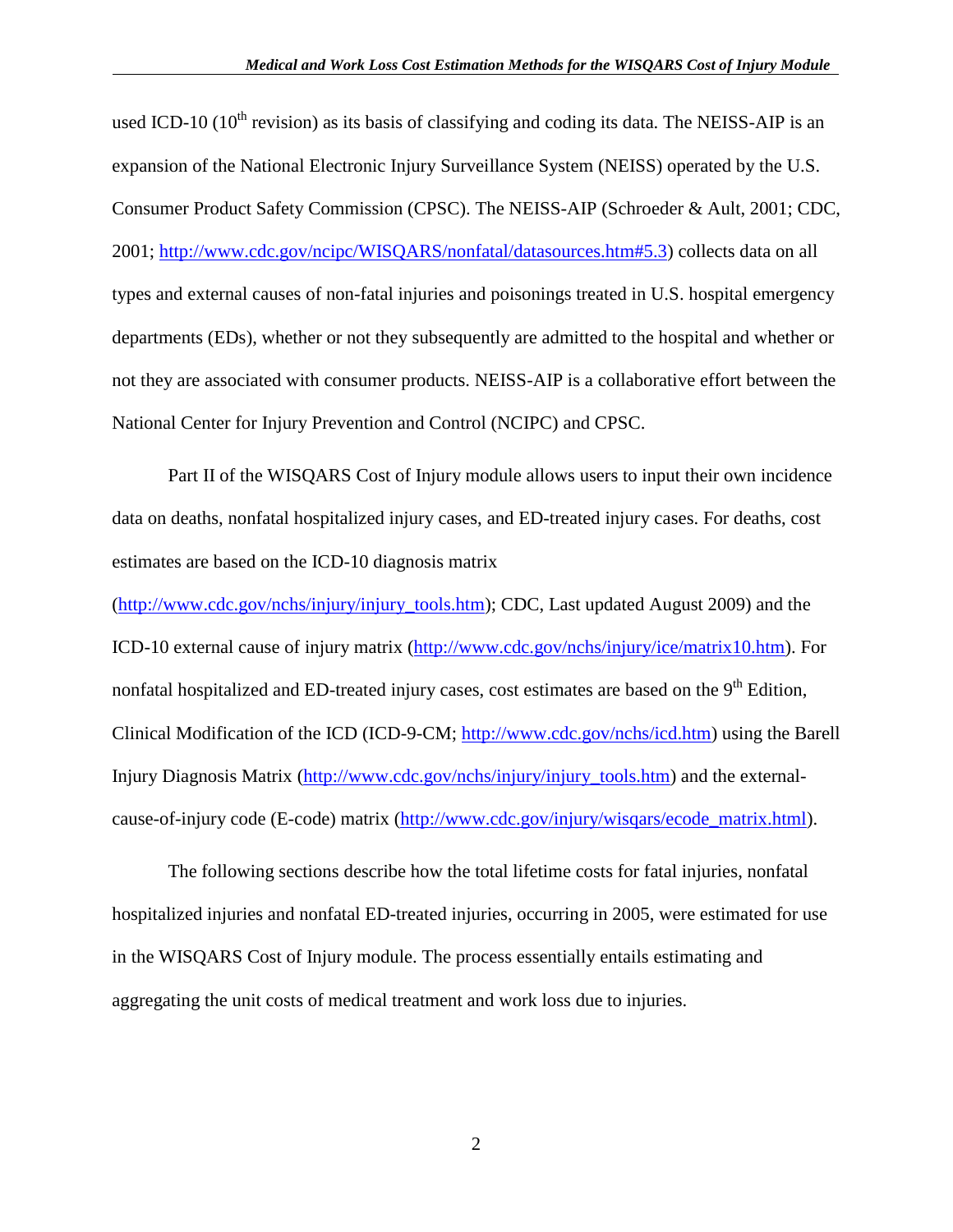#### <span id="page-5-0"></span>**1.1 Year of Dollars, Inflator Series, and Discount Rate**

All costs used in the WISQARS Cost of Injury module are based on estimates in terms of 2005 dollars. Individual cost elements used in developing the cost module came from datasets belonging to different time periods and were inflated to 2005 dollars. Health care costs that were in prior year's dollars are inflated using the Consumer Price Index (CPI), Medical Care; work loss costs are inflated using the Employment Cost Index, Total Compensation, Total Private Industry. Work loss costs more than one year post-injury were discounted to present value using the 3% discount rate recommended by the Panel on Cost-Effectiveness in Health & Medicine (Gold, Siegel, Russell, & Weinstein, 1996) and by Haddix, Teutsch, and Corso (2003).

#### <span id="page-5-1"></span>**2. Background**

Every year, injuries impose a significant financial burden on the U.S. health care system. For some injuries, medical treatment and corresponding costs may persist for years or even decades after the initial injury. Injuries can result in both temporary and permanent disability. When this occurs, injury victims may lose their ability to work or be restricted in their kinds of work they can do. Reduced or restricted ability to work due to injury may result in lost wages and accompanying fringe benefits, and the lost ability to perform one's normal household responsibilities. This document describes how these medical costs and work loss costs are quantified in the WISQARS Cost of Injury Module.

The cost estimates presented here cover three mutually exclusive categories that reflect the severity of injury: (1) injuries resulting in death, including deaths occurring within and outside a healthcare setting; (2) injuries resulting in hospitalization with survival to discharge;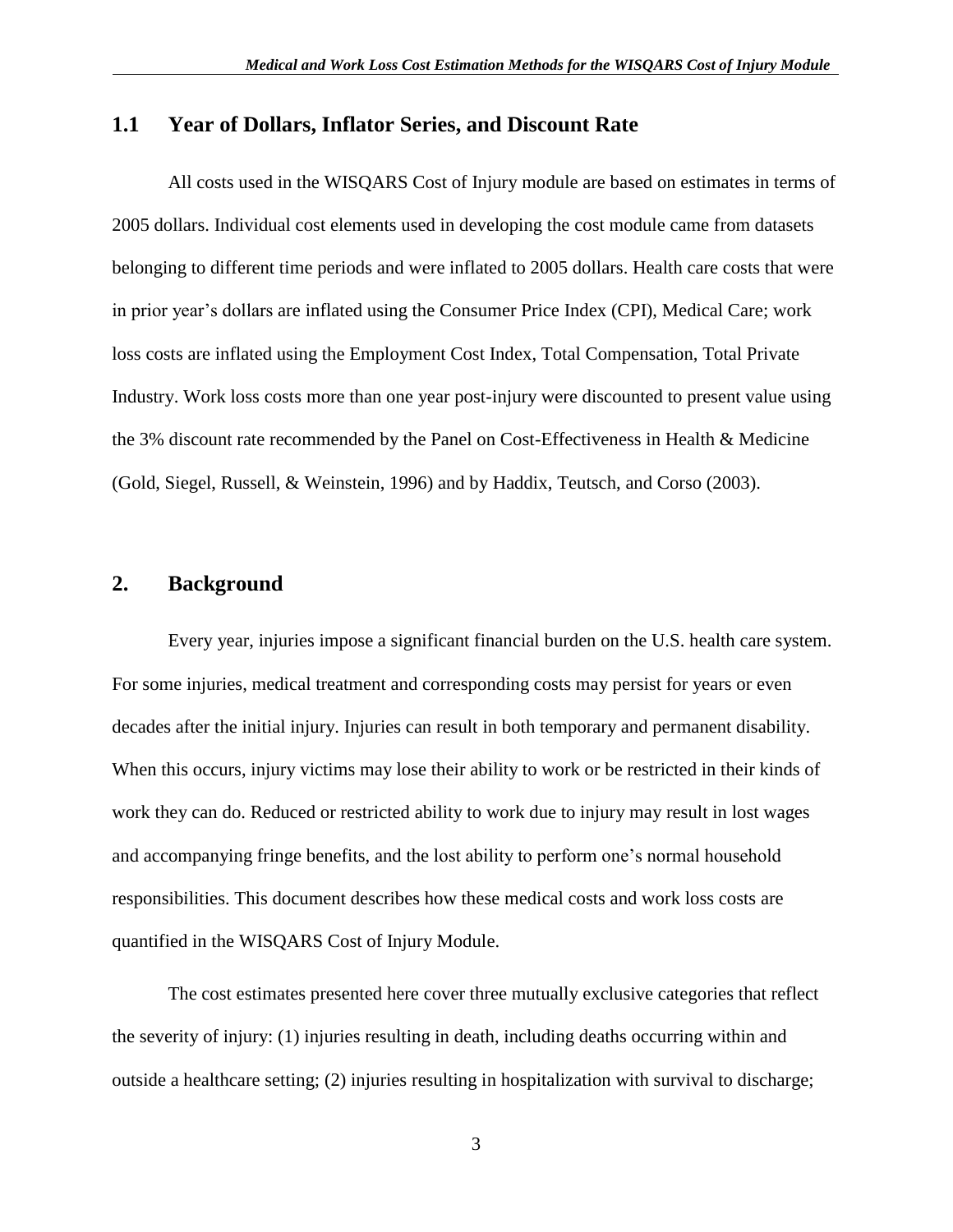and (3) injuries requiring an ED visit not resulting in hospitalization. Costs were not estimated for injuries treated only in doctor's offices or outpatient departments because WISQARS currently does not include those injuries. The cost analyses were computed from the societal perspective, which means they include all costs regardless of who paid for them.

The medical and work loss costs of each injury death were estimated using 2005 NVSS incidence data [\(http://www.cdc.gov/nchs/data/nvsr/nvsr56/nvsr56\\_10.pdf\)](http://www.cdc.gov/nchs/data/nvsr/nvsr56/nvsr56_10.pdf). The unit medical costs of non-fatal injuries primarily were built from databases of the Healthcare Cost and Utilization Project (HCUP) [\(http://www.hcup-us.ahrq.gov/databases.jsp\)](http://www.hcup-us.ahrq.gov/databases.jsp): the 2005 HCUP Nationwide Inpatient Sample (HCUP-NIS) [\(http://www.hcup-us.ahrq.gov/nisoverview.jsp;](http://www.hcup-us.ahrq.gov/nisoverview.jsp) HCUP Databases, last updated Aug 2009a) for hospital-admitted injuries and the 2003 HCUP State Emergency Department Databases (HCUP-SEDD) [\(http://www.hcup](http://www.hcup-us.ahrq.gov/seddoverview.jsp)[us.ahrq.gov/seddoverview.jsp;](http://www.hcup-us.ahrq.gov/seddoverview.jsp) HCUP Databases, last updated Aug 2009b) for non-admitted injuries treated in a hospital emergency department. The SEDD databases were accessed under a special agreement with AHRQ and its partner states. The treatment cost information from the HCUP databases were integrated with the injury incidence data from the NEISS-AIP dataset in order to assign costs at the case level classified by the NEISS diagnosis and body part codes.

The information on treatment costs from the HCUP databases were augmented with data from Finkelstein et al. (2006) including cost data on emergency transportation, physician fees, and rehabilitation to estimate the total lifetime medical and work loss costs by body region and nature of injury. All costs initially were classified by ICD-9-CM codes, then collapsed into costs by NEISS diagnosis code. The medical and work loss costs were summed to compute total costs.

ICD-9-CM uses a single numeric code to represent each medical condition. In contrast, NEISS uses two separate codes to represent each condition: a nature of injury code (e.g., burn,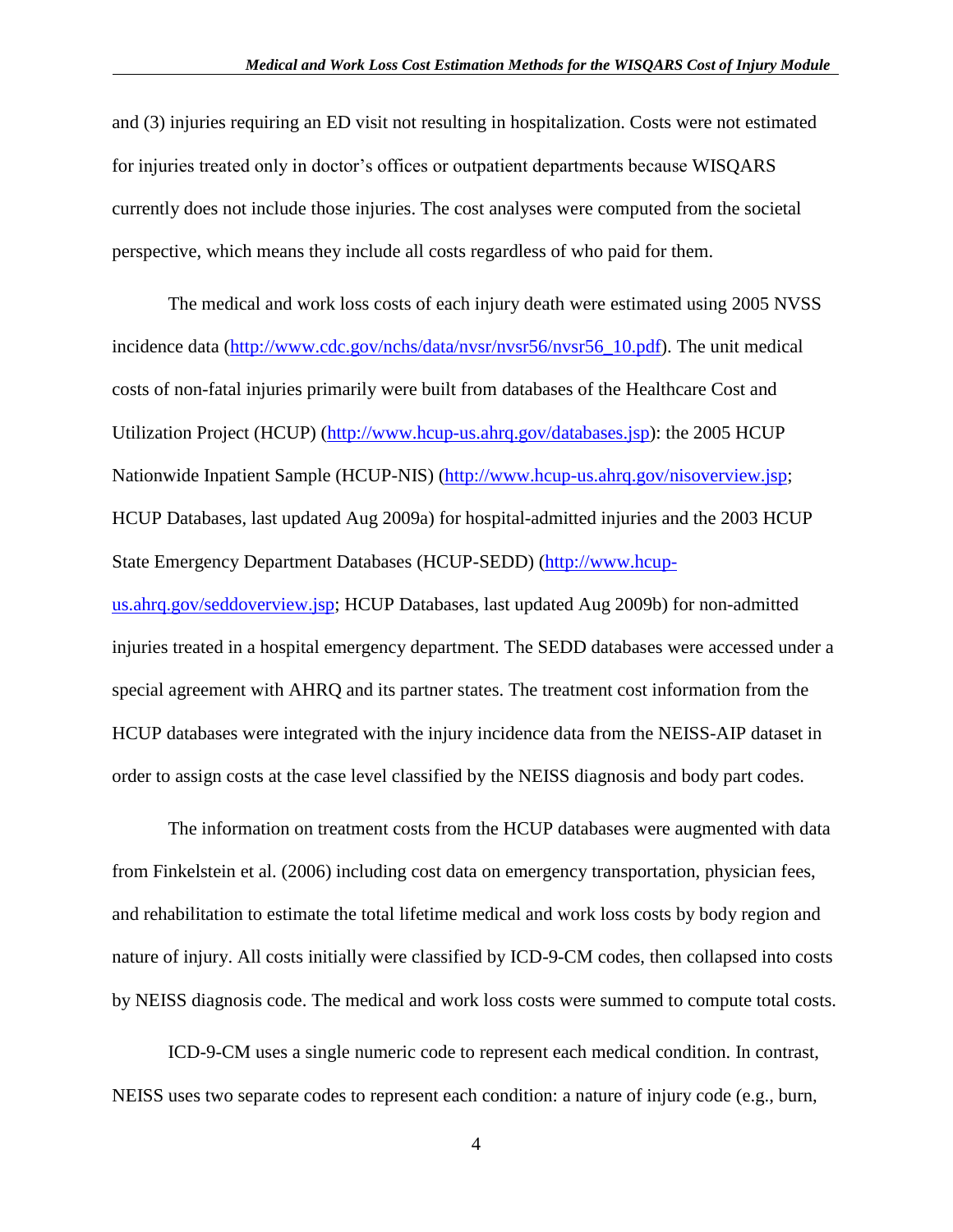fracture, laceration) and a body part code. As detailed in Appendix I, maps previously developed for CPSC (Lawrence, Miller, Jensen, Fisher, & Zamula, 2000) were used to collapse the unit costs into NEISS code categories. $<sup>2</sup>$  The medical and work loss cost estimates from the HCUP</sup> databases were then merged at the case level by age, sex, and NEISS diagnosis, and body part codes to the 2005 NEISS-AIP dataset to yield total lifetime costs. (Note: NEISS routinely collects only the principal diagnosis and primary body part affected that are recorded in the medical record by the attending physician or other health care provider.)

## <span id="page-7-0"></span>**3. Lifetime Medical Costs of Injuries**

For some injuries, medical treatment and corresponding costs may persist for years or even decades after the initial injury. Due to data limitations, the medical costs presented in this study include costs associated with treatment for physical injuries only since data required to estimate costs for mental health and psychological treatment were not available.

#### <span id="page-7-1"></span>**3.1 Fatalities**

 $\overline{a}$ 

Fatal medical costs were calculated using costs per case by place of death from Finkelstein et al. (2006). Costs were computed separately for five different places of death identified in the NVSS data:

- On-scene/at home.  $\bullet$
- Dead on arrival at a hospital (DOA).
- In a hospital emergency department (ED).

 $2^{2}$  The reader is referred to the Appendix for additional details on the mapping procedure.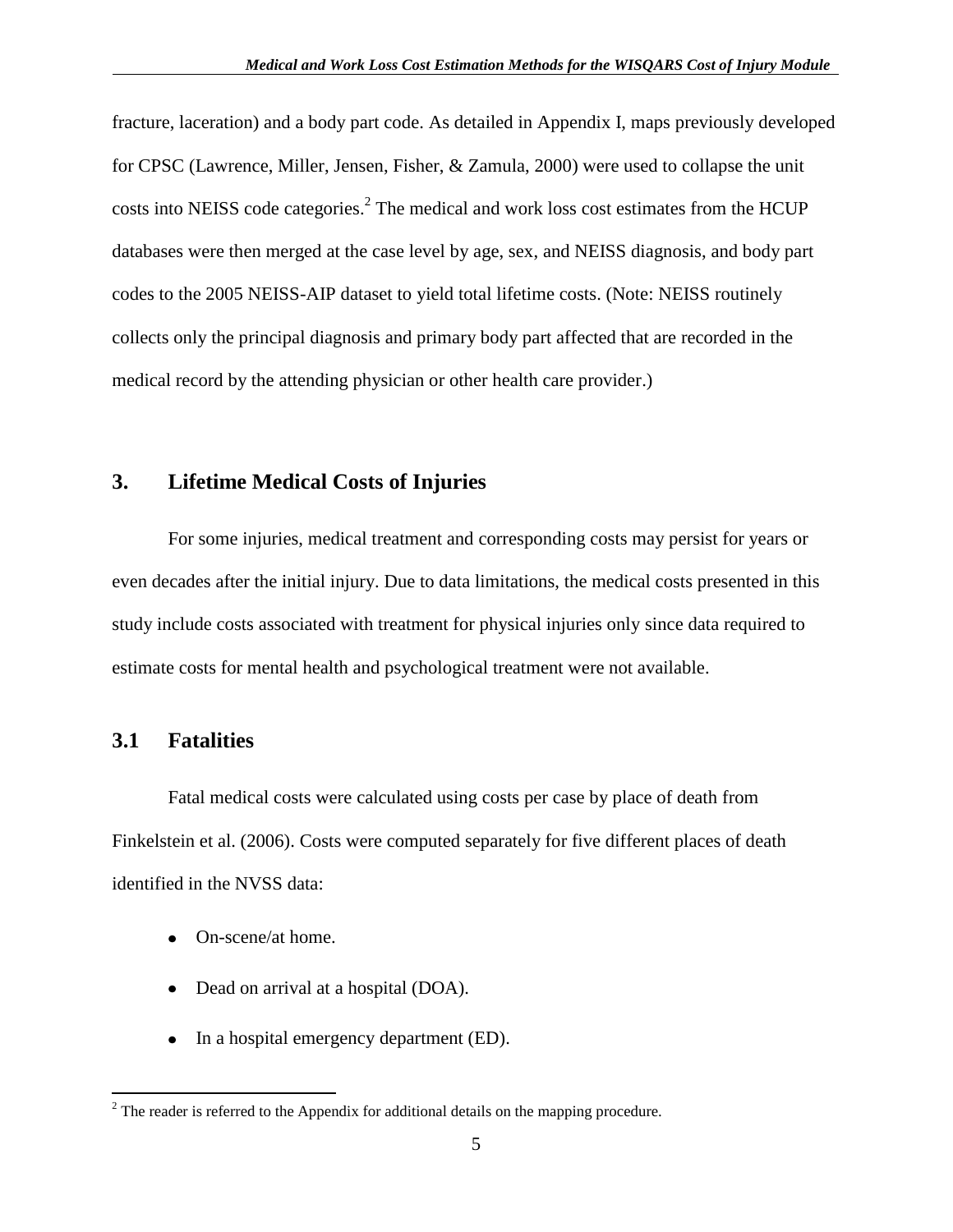- In a hospital after inpatient admission.
- In a nursing home.

The medical costs incurred, depending on place of death, might include charges for coroner/medical examiner, medical transport, emergency department, inpatient hospital, and nursing home. Table 1 summarizes the costs included for each place of death.

| <b>Location of</b><br><b>Fatality</b> | <b>Cost category</b>                                                                                                         | <b>Description, Unit Cost</b><br>(in 2005 US \$)                                                                            | <b>Source of Data</b>                                                                                                                                                     |
|---------------------------------------|------------------------------------------------------------------------------------------------------------------------------|-----------------------------------------------------------------------------------------------------------------------------|---------------------------------------------------------------------------------------------------------------------------------------------------------------------------|
| On scene/at home                      | Coroner/ME<br>(C/ME)                                                                                                         | \$657 (C/ME)                                                                                                                | Edwards et al. (1981)<br>(C/ME)                                                                                                                                           |
| Dead on arrival<br>(DOA) at hospital  | Transport $(T)$ +<br>C/ME                                                                                                    | $$263(T) + $657(C/ME)$                                                                                                      | 1999 Medicare 5%<br>Sample (T),<br>Edwards et al. (1981)<br>(C/ME)                                                                                                        |
| In ED                                 | $T + C/ME +$<br><b>ED</b>                                                                                                    | $$263(T) + $657$<br>(C/ME)+ Avg. Costs for<br>fatalities in the ED by<br>selected external cause<br>and age groupings (ED)  | 1997 Nebraska, New<br>Hampshire, and South<br>Carolina ED discharge<br>data (ED)                                                                                          |
| In hospital after<br>admission        | $T + C/ME +$<br><b>Fatal Inpatient</b><br>Total (FIT)                                                                        | $$263(T) + $657$<br>$(C/ME)$ + Avg. Costs for<br>fatalities in the hospital<br>by body region and<br>nature of injury (FIT) | 2000 HCUP-NIS for<br>hospital facilities costs,<br>1996 and 1997<br>MarketScan® data for<br>non-facility costs (FIT)                                                      |
| In nursing home                       | $T + C/ME +$<br>Non-fatal<br><b>Inpatient Total</b><br>$(NIT) + Avg.$<br>Costs for<br>fatalities in<br>nursing homes<br>(NH) | $$263(T) + $657$<br>$(C/ME)$ + Avg. costs for<br>non-fatal inpatient<br>injuries by diagnosis<br>$(NIT)$ + \$6872 (NH)      | 2000 HCUP-NIS for<br>inpatient facilities costs<br>(NIT), 1996 and 1997<br>MarketScan® data for<br>non-facility costs (NIT),<br>1999 National Nursing<br>Home Survey (NH) |

**Table 1. Data and Methods for Estimating Medical Costs of Fatal Injuries**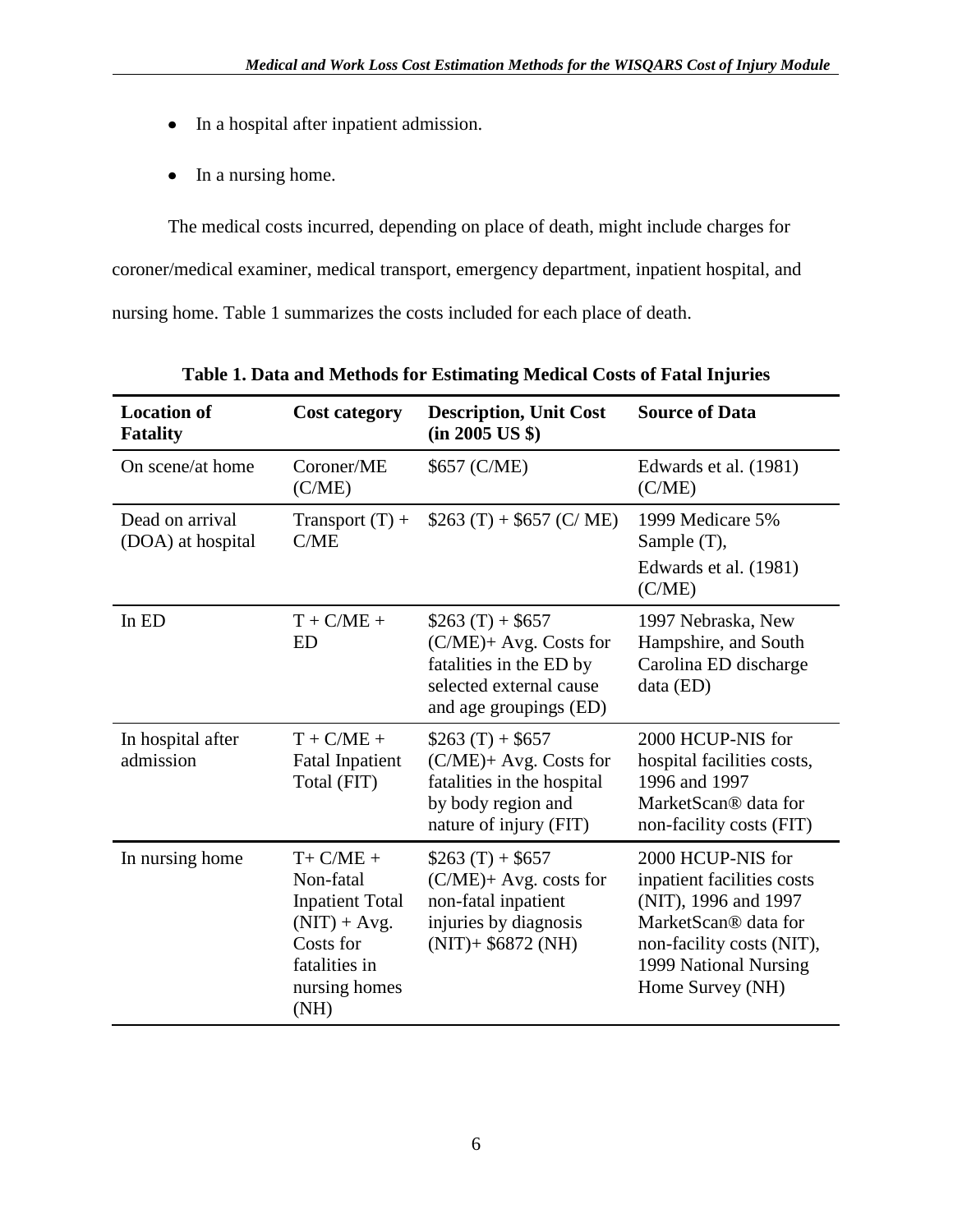All fatalities were assigned coroner/medical examiner costs of \$657 in 2005 dollars. The original estimate was based on a dated survey of these officials (Edwards et al., 1981). Although these data were old, no newer costs were available, and no evidence suggests these modest costs had changed except due to inflation. DOAs and all deaths in the hospital, whether in the ED or as an inpatient, also received the cost of a one-way transport, which was based on average ambulance transport costs for injured patients in the 1999 Medicare 5% sample.

For deaths in the ED, Finkelstein et al. (2006) added average costs for injury fatalities in the ED by external-cause-of-injury groupings (i.e., homicide, suicide, motor vehicle, other unintentional) and age groups (i.e., age 0-19 years, 20 years and older) computed from 363 injury deaths in Nebraska, New Hampshire, and South Carolina ED discharge data for 1997. (These were the only states where Finkelstein et al. (2006) could readily get data with ED charges and discharge destination.) These data, like most hospital data, contained the hospital's nominal charges, which typically exceed the actual costs of treatment. Because facility specific cost-to-charge ratios were not readily available for these data, average charges were adjusted to costs by multiplying them times the ratio of the cost per non-fatal ED injury visit (from the 1996- 1999 Medical Expenditure Panel Survey – MEPS)) to the three-state average charge for a nonfatal ED injury discharge.

For deaths in the hospital, costs for an inpatient admission that resulted in a fatality were added to the transport and medical examiner/coroner costs. These inpatient costs were computed by body region and diagnosis, as per the Barell Injury Diagnosis Matrix [\(http://www.cdc.gov/nchs/injury/injury\\_tools.htm\)](http://www.cdc.gov/nchs/injury/injury_tools.htm), from 10,889 unweighted cases in the 2000 HCUP-NIS file for those who died in the hospital. Then the estimated cost for non-facility services – such as professional services used while in the hospital, yet not included in the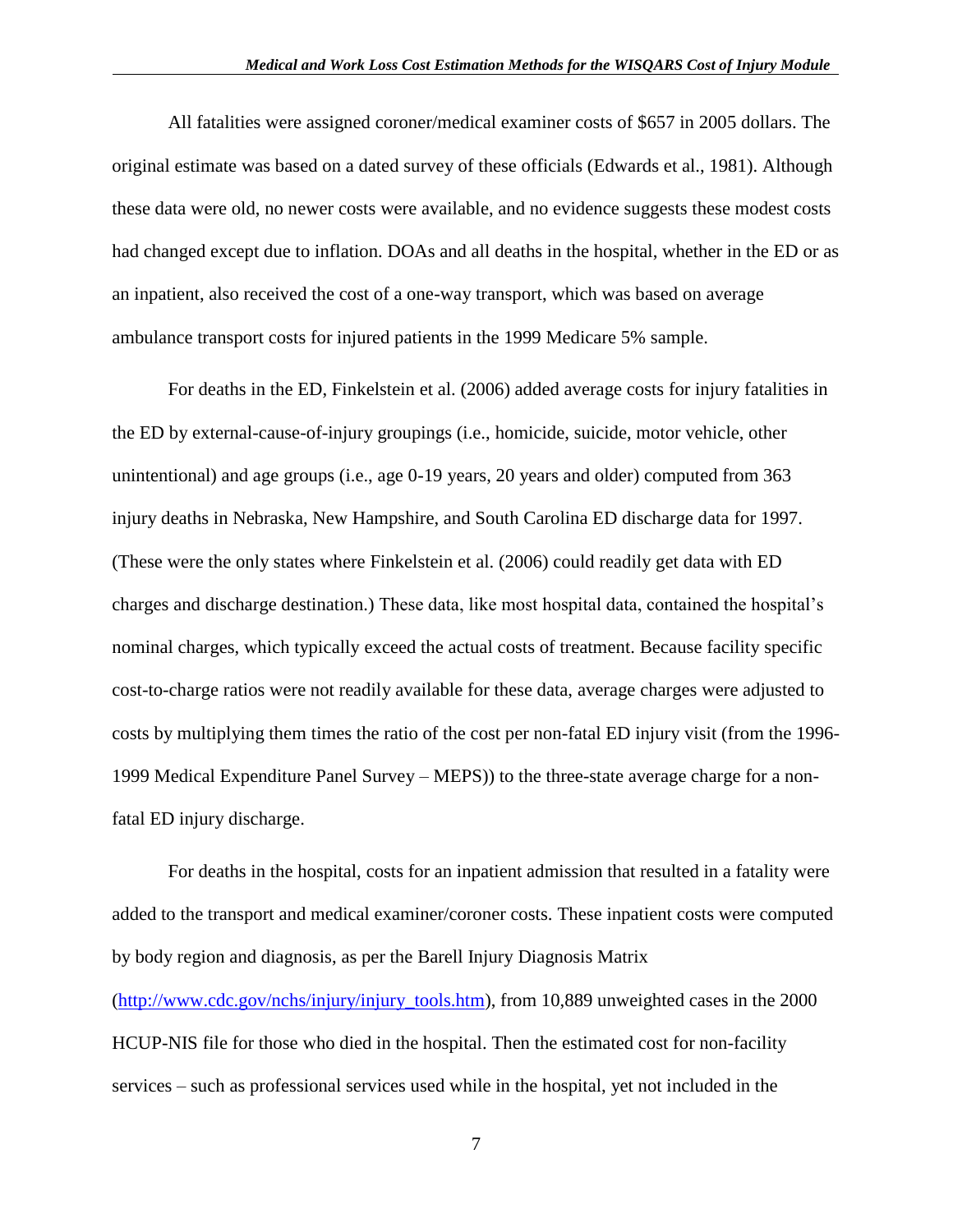admissions billing (e.g., surgeon, anesthesia, physical therapy) was added to the inpatient facility cost estimates from the HCUP-NIS. These non-facility costs were based on Medstat's 1996 and 1997 MarketScan® Commercial Claims and Encounters Database**.** This database contains an inpatient hospital admissions file, which summarizes each hospital admission, including total payments, facility payments, length of stay and detailed diagnosis data. After removing non-feefor-service claims and claims without a diagnosis of injury, a file with 19,247 inpatient injury admissions was created. Using these records, the mean ratio of total medical costs during the inpatient stay to facilities costs was calculated by body region and nature of the injury as presented in the Barell injury-diagnosis matrix. The ratios of total costs to facilities costs ranged from 1.03 to 1.39, with an overall average of 1.26. The HCUP-NIS cost estimate for each admission was multiplied by the ratio in the corresponding Barell injury-diagnosis category to yield estimated total inpatient costs for each injury admission contained in the HCUP-NIS database. Costs were computed for non-fatal hospitalized injuries using this same approach (see below).

For deaths in a nursing home, the average cost of nursing home care (from 565 unweighted cases) computed from the 1999 National Nursing Home Survey was added to the inpatient, transport and coroner costs. Although it would have been desirable to use the average cost for only those who died in the nursing home, the small sample size prevented this analysis. Since an inpatient stay with live discharge likely preceded the nursing home stay, there was the potential for double-counting costs for both hospital and nursing home fatalities.

These costing methods were applied to the 2005 NVSS data at the case level using the place of death variable (i.e., specifying where the death occurred) to produce the fatal medical costs to be used in the WISQARS Cost of Injury module.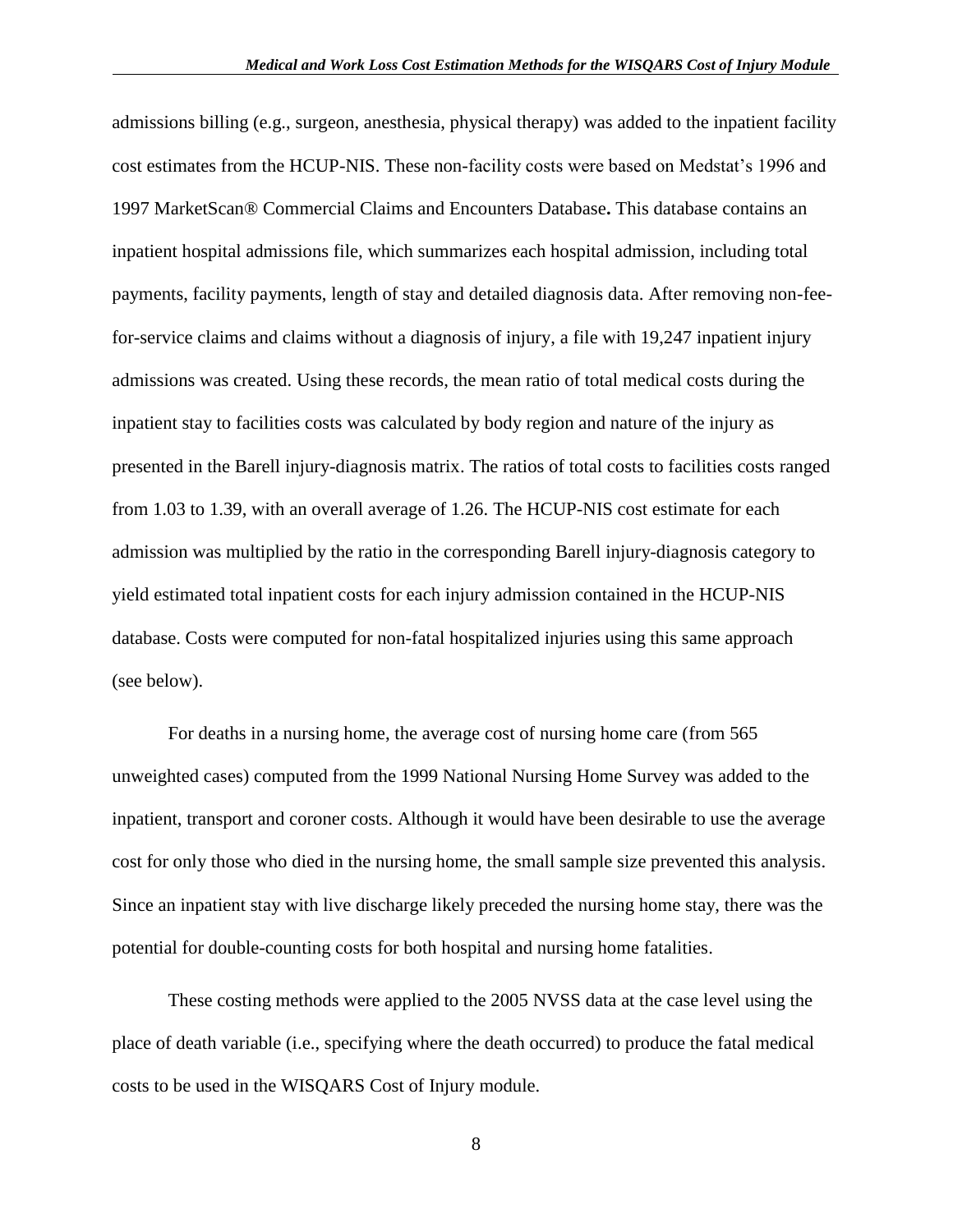# <span id="page-11-0"></span>**3.2 Hospitalized Injuries**

The hospitalized injury costing methods in Finkelstein et al. (2006) were applied to 2005 acute care costs. An overview of the approach is presented in Table 2. The details are provided in the following sections.

| <b>Cost category</b>                                                                             | <b>Description, Unit Cost</b><br>(in 2005 US \$)                                                                                                                                    | <b>Source/Notes</b>                                                                                                                       |  |
|--------------------------------------------------------------------------------------------------|-------------------------------------------------------------------------------------------------------------------------------------------------------------------------------------|-------------------------------------------------------------------------------------------------------------------------------------------|--|
| <b>Facilities Component</b><br>of Inpatient Stay                                                 | Inpatient facility charges for the case<br>multiplied by inpatient cost to charge<br>ratio for the facility                                                                         | 2005 HCUP-NIS for charges,<br>Cost to Charge ratios from<br><b>Agency for Healthcare</b><br>Research and Quality (AHRQ)                   |  |
| Non-facilities<br>Component of<br><b>Inpatient Stay</b>                                          | Estimated by comparing ratio of total<br>costs to facilities costs by body<br>region and diagnosis                                                                                  | 1996 and 1997 MarketScan®<br>data                                                                                                         |  |
| Probability of<br>Hospital Readmission<br>During the First 6<br><b>Months Post-</b><br>discharge | Probability of readmission by 3-digit<br>ICD-9-CM codes                                                                                                                             | Estimated using 1997-98 MD,<br>NJ, and VT hospital discharge<br>data                                                                      |  |
| Hospital<br><b>Rehabilitation Costs</b>                                                          | Estimated for 14 diagnosis groups<br>and 6 mechanisms                                                                                                                               | Costs estimated using<br><b>Prospective Payment System</b><br>reimbursement amounts. All<br>estimates reported in Miller et<br>al. (2004) |  |
| Nursing Home (NH)                                                                                | Costs added to 2005 HCUP/NIS<br>discharges directly to NH. Specific<br>costs estimated for hip-related<br>fractures by age group. For all other<br>injuries, average cost estimated | 1999 National Nursing Home<br>Survey                                                                                                      |  |

#### **Table 2. Data and Methods for Estimating Medical Costs of Non-Fatal Injuries Requiring Hospitalization**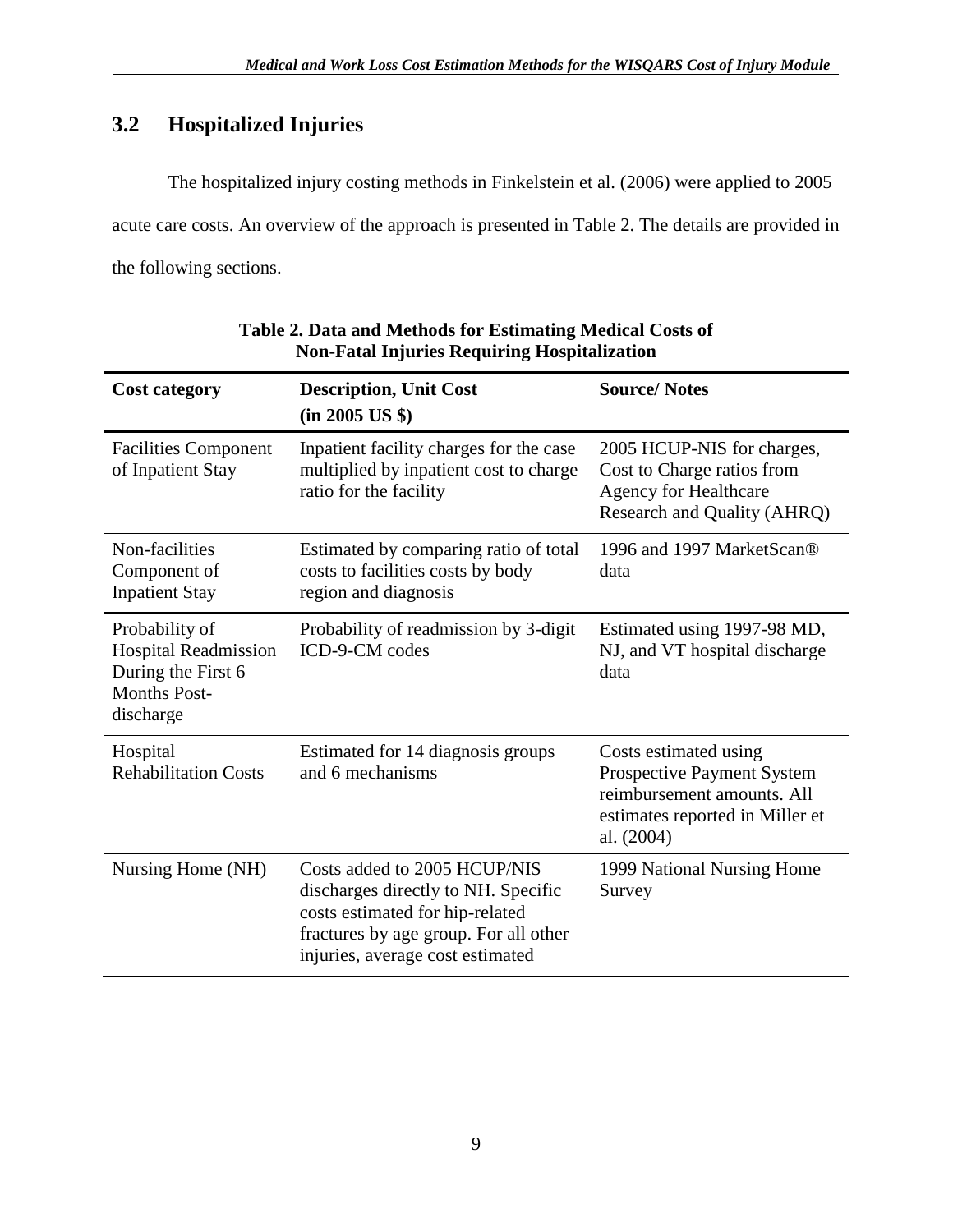| <b>Cost category</b>                                        | <b>Description, Unit Cost</b><br>(in 2005 US \$)                                                                                                                                                                     | <b>Source/Notes</b>                                                                                                                                  |
|-------------------------------------------------------------|----------------------------------------------------------------------------------------------------------------------------------------------------------------------------------------------------------------------|------------------------------------------------------------------------------------------------------------------------------------------------------|
| Short- to Medium-<br>Term Follow-Up<br>Costs                | Estimated as the ratio of all costs in<br>months 1-18 after injury (on average)<br>to total inpatient costs by select<br>diagnosis groupings, excluding costs<br>of readmission less than 6 months<br>post-discharge | 1996-1999 MEPS                                                                                                                                       |
| Follow-Up Costs<br>Beyond 18 Months<br>and up to 7 Years    | Estimated using ratios of total<br>lifetime costs to 18 month costs by<br>diagnosis/age group. Captures costs 7<br>years post injury                                                                                 | 1979-1988 Detailed Claim<br>Information (DCI) data from<br>Worker's Compensation<br>claims, Adjustment factor for<br>youth from Miller et al. (2000) |
| Costs Beyond 7 Years<br>Estimated for SCI and<br><b>TBI</b> | SCI: Ratio of lifetime costs to 7 year<br>costs estimated from survey data<br>TBI: 7+ year costs estimated at 75%<br>of SCI costs                                                                                    | 1986 survey data reported in<br>Berkowitz et al. (1990)                                                                                              |
| <b>Transport</b>                                            | 50% of admissions assumed to have<br>transport costs of \$263                                                                                                                                                        | Mean cost estimated using 1999<br>Medicare ambulance claims<br>with an injury E-code                                                                 |

#### <span id="page-12-0"></span>**3.2.1 Total Inpatient Costs (Facility and Non-facility Costs)**

The 2005 HCUP-NIS data on inpatient facilities charges were used to compute inpatient facilities costs. For each record in HCUP-NIS, inpatient facilities charges were, multiplied by the 2005 Medicare cost-to-charge ratios supplied by AHRQ. These ratios are hospital specific for 77% of the records in the 2005 HCUP-NIS file. For hospitals whose facility-specific ratio could not be calculated, a weighted group average ratio specific to the hospital's state, ownership, urban/rural location, and number of beds was used as recommended by AHRQ (Friedman, De La Mare, Andrews, & McKenzie, 2002). One exception was the state of Texas which accounted for 8.26% of total injury records. A weighted state average cost-to-charge ratio was used in this case because both hospital-specific and group ratios were unavailable.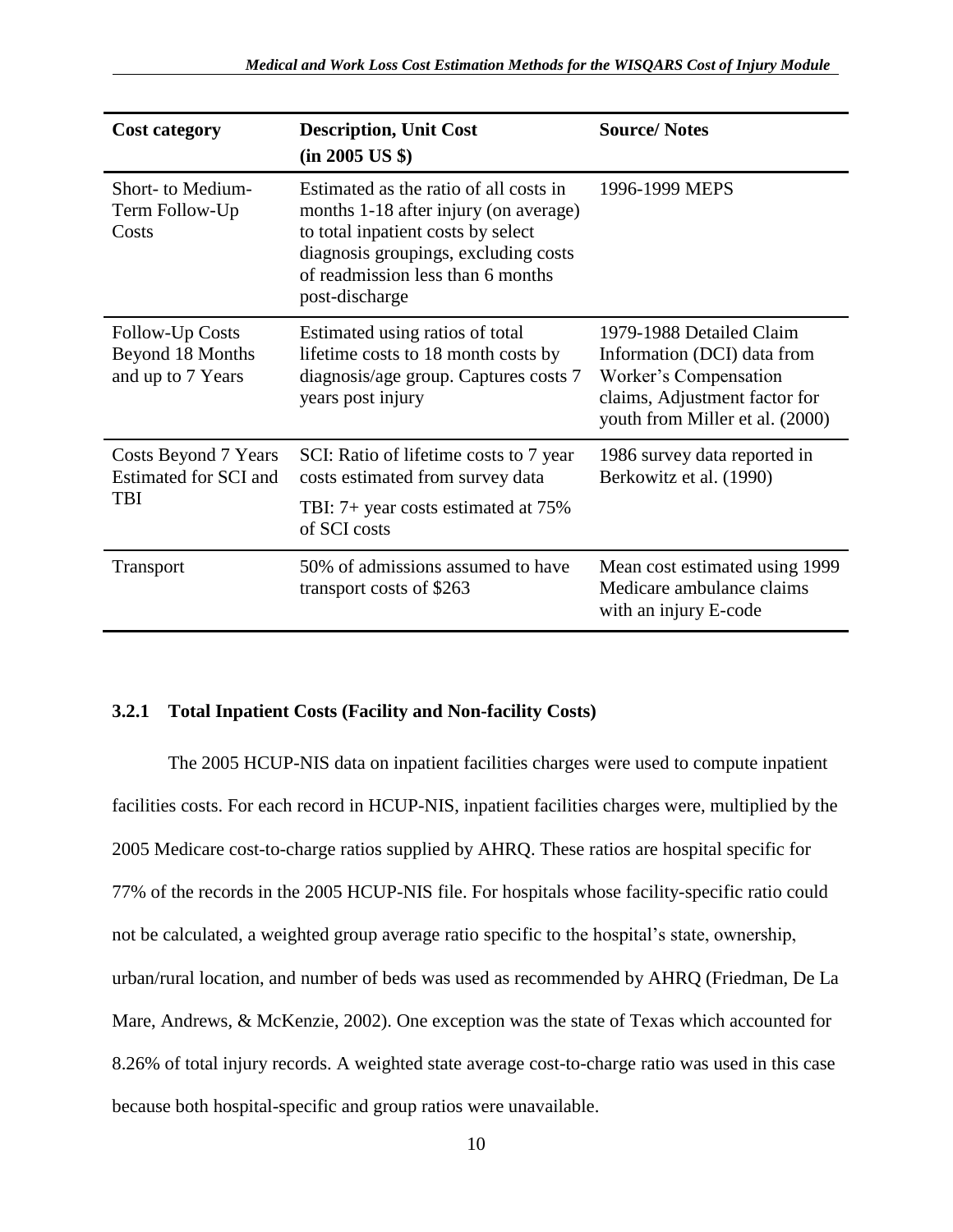When computing direct costs of inpatient care, 4.52% of the HCUP-NIS injury-related records were excluded because they lacked either charges or a diagnosis code.<sup>3</sup> Another 0.1% of the records were excluded because the per diem charge fell in the extreme tails of the distribution (less than \$752 or greater than \$63,500 for the motor vehicle injury dataset; less than \$600 or greater than \$48,500 for the unintentional injuries dataset; less than \$395 or greater than \$46,625 for the residual injury dataset). Trimming the distribution eliminated obvious data entry errors (e.g., \$8/day for hospitalization charges) and produced robust means (Wainer, 1976). Following the approach described above for deaths in the hospital, Medstat's Marketscan® data were used to quantify non-facility fees incurred during an inpatient admission for non-fatal hospitalized injuries.

#### <span id="page-13-0"></span>**3.2.2 Inpatient Readmission and Rehabilitation Costs**

 $\overline{a}$ 

Acute care readmission costs were computed for readmissions that occurred during the first six months after the injury. These were estimated by multiplying the diagnosis-specific probability of readmission from 1997-98 Maryland, New Jersey, and Vermont hospital discharge data times the average inpatient facilities cost plus non-facility fees (as described above) for the diagnosis.

Costs of inpatient rehabilitation were estimated using direct costs developed for 14 diagnosis groups in each of 6 mechanisms of injury groups by Miller et al. (2004). These diagnosis and mechanism of injury groups came from the Health Care Financing Administration (HCFA) (now the Center for Medicare and Medicaid Services, CMS) Prospective Payment System (PPS) reimbursement schedule that governs payments for all U.S. inpatient rehabilitation

 $3$  A total of 6,292 cases (1.2%) had missing charges while another 238 cases (0.05%) reported charges that were deemed unreasonably high by AHRQ. An additional 17,087 (3.27%) cases had to be dropped because they lacked injury diagnosis codes.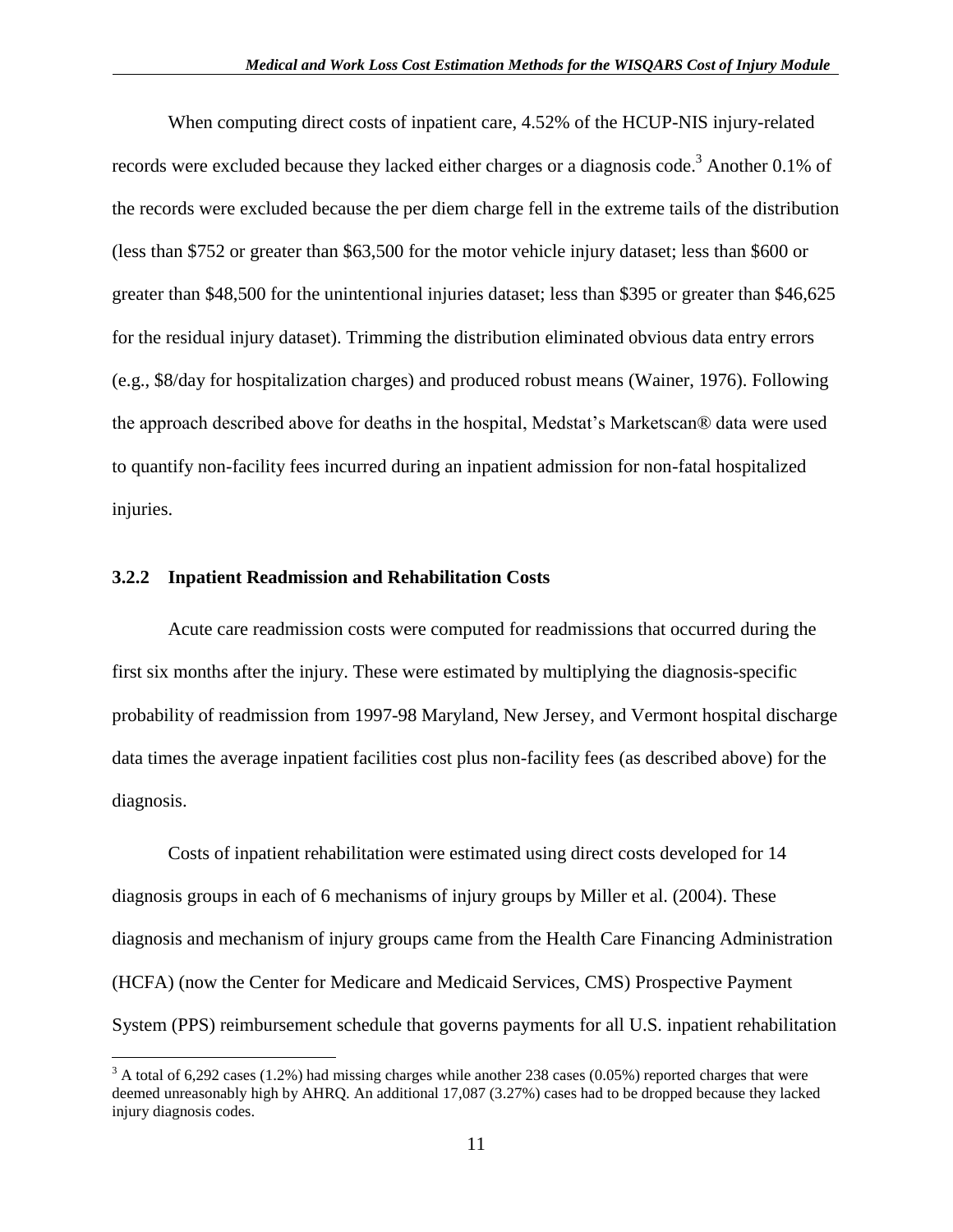including professional fees. Miller et al. (2004) used PPS data on lengths of stay and cost per day to develop direct cost estimates of rehabilitative treatment. They used data from California, Maryland, and Pennsylvania hospital discharge systems to compute the probability of rehabilitation for each PPS diagnosis and mechanism group. The product of the probability of rehabilitation and the direct cost estimate of rehabilitation developed by Miller et al. (2004) were added to the HCUP-NIS/Marketscan®-based cost estimates.

#### <span id="page-14-0"></span>**3.2.3 Nursing Home Costs**

HCUP-NIS indicates injury admissions that were discharged directly to nursing homes. Finkelstein et al. (2006) quantified nursing home costs for these cases using the discharge file of the 1999 National Nursing Home Survey, a National Center for Health Statistics provider survey [\(http://www.cdc.gov/nchs/nnhs.htm\)](http://www.cdc.gov/nchs/nnhs.htm). The discharge file included data on 540 nursing home discharges for injury. Each record included information on diagnoses, total length of stay from admission to discharge (some admissions occurred prior to 1999), and total payments. With a relatively small sample size, average nursing home costs were quantified for only two types of injuries – hip-related fractures and all other injuries. For hip-related fractures average costs were quantified separately for three age groups, 0-64 years, 65-74, and 75 and older. Costs were not differentiated by age for those with non-hip-related injuries. Nursing home costs were added to the HCUP-NIS/Marketscan® cost estimates by injury diagnosis.

# <span id="page-14-1"></span>**3.2.4 Short- to Medium-Term Follow-Up Costs for Inpatient Admissions Not Discharged to a Nursing Home**

To develop estimates of short- to medium-term costs for injuries requiring an inpatient admission but not discharged to a nursing home, Finkelstein et al. (2006) multiplied total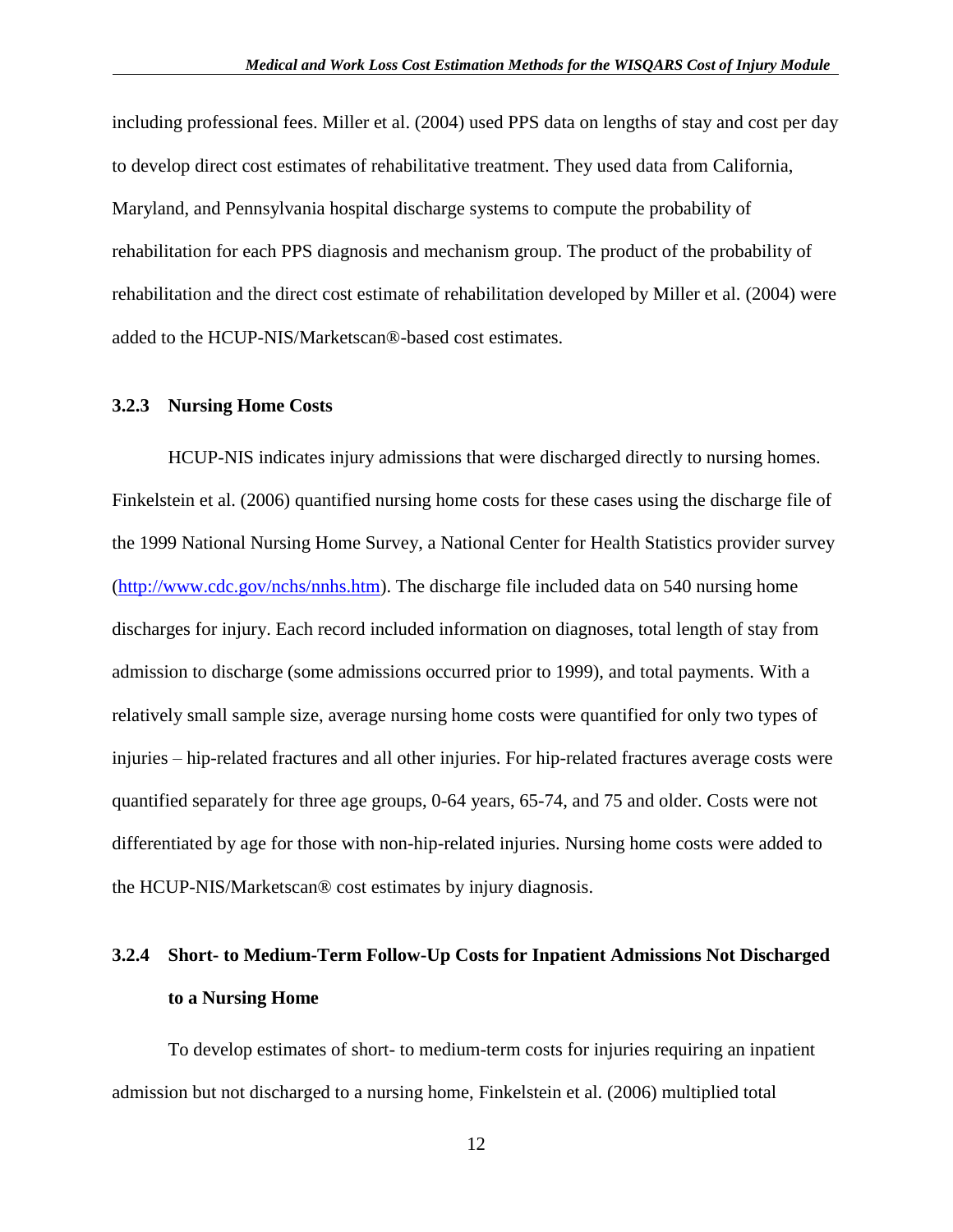inpatient costs for each record in HCUP-NIS/Marketscan® (as derived above) by the ratio of all costs in the first 18 months after injury, on average, (including costs for inpatient services, ED visits, ambulatory care, prescription drugs, home health care, vision aids, dental visits, and medical devices) to the total inpatient costs (including admissions and readmissions) for injury by diagnosis and mechanism of injury. These ratios were derived from 1996-1999 MEPS data. MEPS is a nationally representative survey of the civilian non-institutionalized population that quantifies individuals' use of health services and corresponding medical expenditures for two consecutive years following enrollment. Because the MEPS analysis was limited to injuries of admitted patients with at least 12 months of follow-up and the MEPS data include costs for up to 24 months, the MEPS sample captures injuries with an average of 18 months of post-injury treatment.

Although MEPS is the best source of available data for capturing nationally representative injury costs across treatment settings (e.g., hospitals, physician's office, pharmacy), even after pooling four years of data the sample size for many injuries with low incidence rates was small. Therefore, to obtain robust direct cost estimates, injuries were collapsed into broad categories prior to quantifying average costs. Records were collapsed into ICD diagnosis groupings based on the following guidelines (in priority order):

- 1. Groupings must be comprehensive, covering all injury diagnoses (including those for which MEPS lacks cases).
- 2. Groupings need to balance the goals of diagnosis-level detail and reasonable cell sizes. In some instances, cell samples as small as 5 were accepted in order to avoid combining radically dissimilar diagnoses into a single group.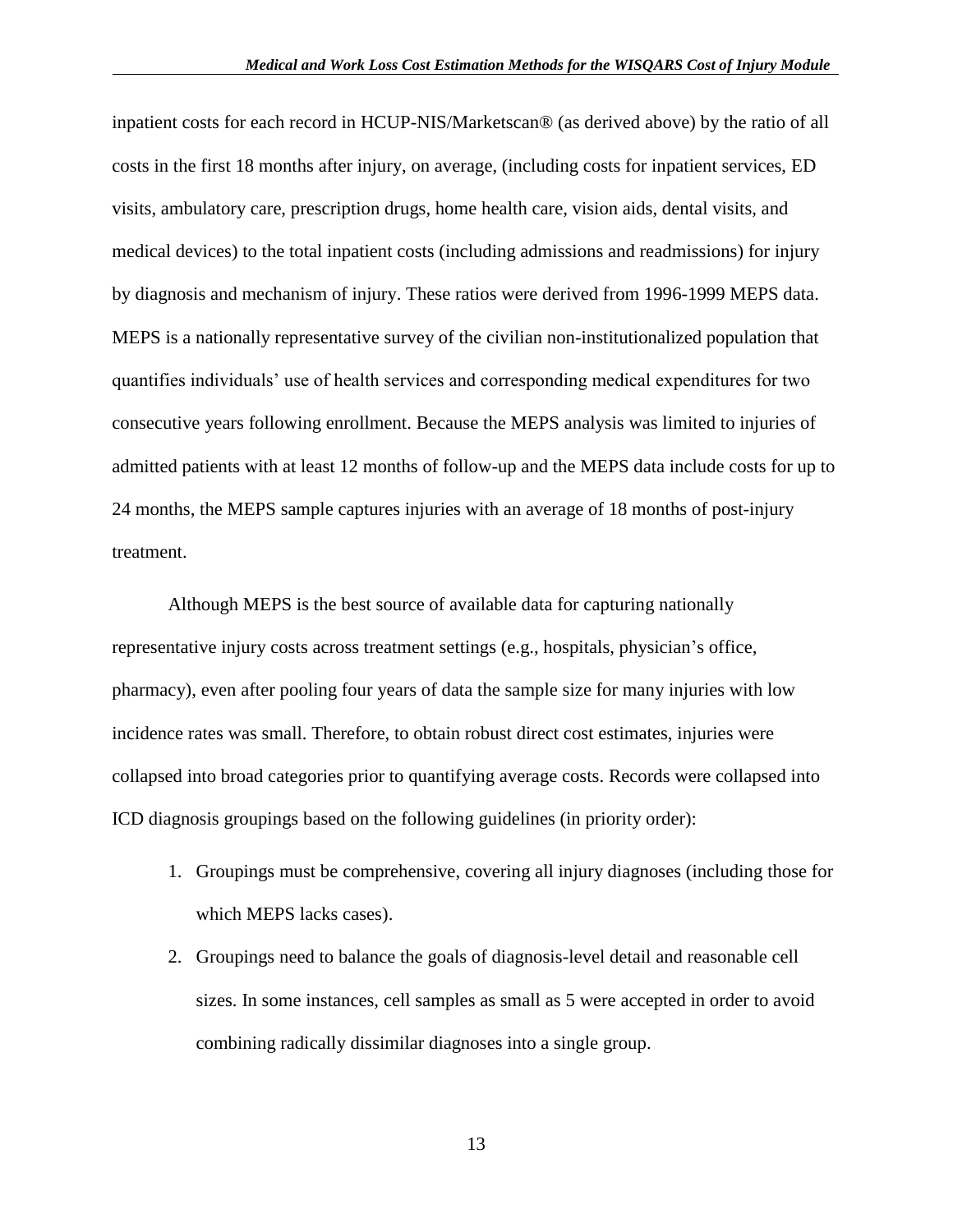- 3. Groupings should be similar, either in nature of injury (e.g., sprain, fracture) or in body region, if not in both.
- 4. Total injury costs (or the ratio of total injury costs to hospitalization costs for admitted injuries) should be similar in magnitude across diagnoses within each grouping.

Using the MEPS data and the criteria detailed in the preceding paragraph, the average ratio of 18-month costs to total inpatient costs (including inpatient facility and non-facility fees) was calculated for 15 injury-specific diagnosis groups, ranging in size from 5 to 61 unweighted cases. The ratios ranged from 1.02 to 2.13, with an overall average of 1.35 (details in Appendix II). The ratios were then multiplied by the corresponding inpatient cost estimates detailed in the preceding section to arrive at 18-month costs for injuries requiring an inpatient admission.

#### <span id="page-16-0"></span>**3.2.5 Long-Term Follow-Up Costs**

While short- to medium-term costs capture the majority of costs for most injuries, some injuries continue to require treatment and costs beyond 18 months. Rice et al. (1989) estimated long-term medical costs from costs in the first six months using multipliers derived from longitudinal 1979-1988 Detailed Claim Information (DCI) data on 463,174 Worker's Compensation claims spread across 16 states. The DCI file was unique: nothing similar in size, geographic spread, and duration has become available subsequently. Because occupational injury includes a full spectrum of external causes (e.g., motor vehicle crash, violence, fall), the DCI data by diagnosis presumably captured the medical spending pattern for an injury to a workingage adult reasonably accurately. Their applicability to childhood injuries was questionable. To address this concern, Miller, Romano, and Spicer (2000b) analyzed the 30-month cost patterns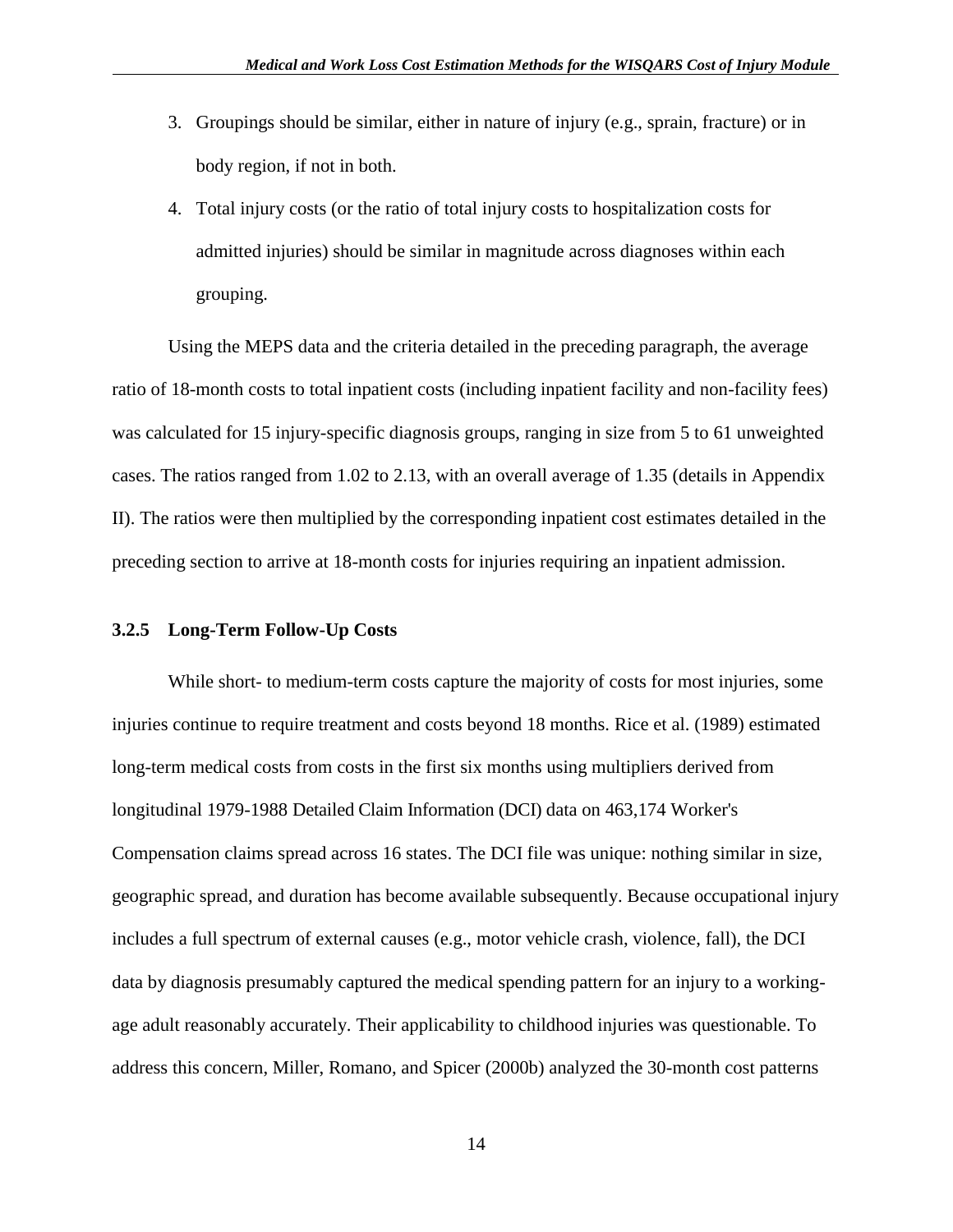(long-term costs were not available) of adult versus child injury using 1987-89 MarketScan data on private health insurance claims. They found that the ratios of 30-month costs to initial hospitalization costs for children's episodes by diagnosis did not differ significantly from the comparable ratios for adults. By diagnosis, the ratios for children ranged from 95% to 105% of the ratios for adults. Thus, it is reasonable to apply the DCI estimates to childhood injury cases.

Costs beyond 18 months were not inconsequential for some injuries. For lack of a better alternative, following Finkelstein et al. (2006), ratios computed from the DCI expenditure patterns were used to adjust estimates of costs in the first 18 months to arrive at estimates of the total medical costs (including long-term) associated with injuries. This method implicitly assumed that while treatment costs varied over time, the ratio of lifetime costs to 18-month costs had remained constant between the time the DCI data were reported and 2005.

For those injury/age groups identified in MEPS as having costs in months 7-18, the cost estimates for months 0-18 were multiplied by the ratio of lifetime costs to the costs in months 0- 18 for the same injury/age group calculated using the DCI data. Although the DCI ratios varied by injury diagnosis, overall, they revealed that, using a 3% discount rate, 77% of the costs for admitted cases occurred in months 0-18 (Miller et al., 2000a). These ratios suggested an average multipliers of 1.30 for admitted cases.

#### <span id="page-17-0"></span>**3.2.6 Long-Term Costs of Spinal Cord Injuries (SCI) and Traumatic Brain Injuries (TBI)**

WISQARS incorporates TBI and SCI medical cost estimates from Finkelstein et al. (2006). For several types of injuries, and especially for SCI and TBI, a substantial portion of the total medical costs occur beyond seven years of sustaining the injury. For SCI, because data are available beyond seven years, the ratio of lifetime costs to costs in years 1-7 was multiplied by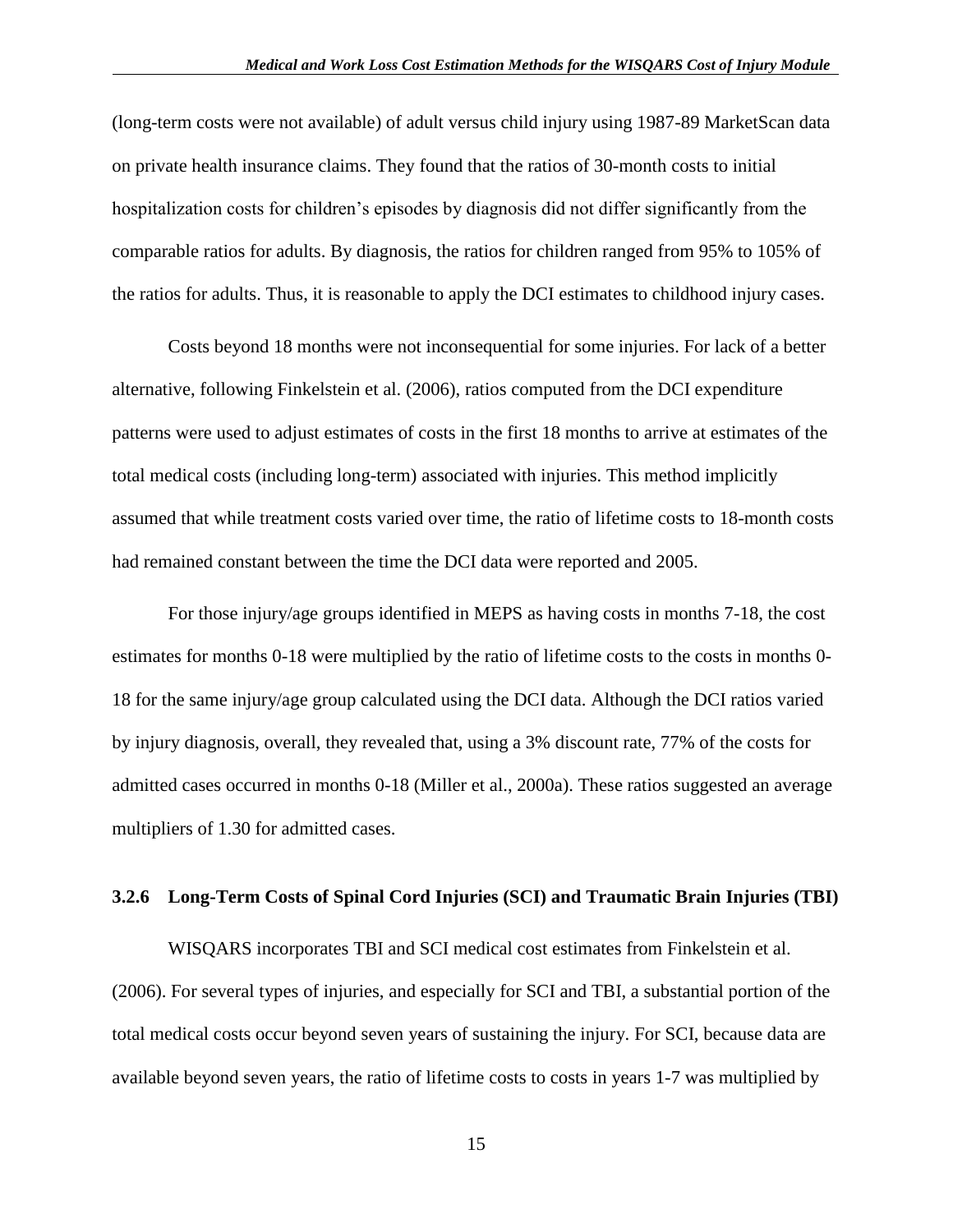the estimates from the MEPS/DCI analysis to obtain total cost estimates (Finkelstein et al., 2006). This ratio was generated from data collected by Berkowitz, Harvey, Greene, and Wilson (1990), who surveyed a nationally representative sample of SCI survivors and their families in 1986 and collected data on 758 SCI victims, including those residing in institutions, those living at home, and those in independent living centers. The respondents (victims, families, or guardians) provided details of care payments during the past year, including payments for medical, hospital, prescription, vocational rehabilitation, durable medical equipment, environmental modification, personal assistant, and custodial care. The long-term cost estimates for SCI rely on the assumption that the now dated Berkowitz data on medical costs by year postinjury mirror the expected lifetime costs for recent SCI victims.

Quantifying long-term costs for TBI is more problematic. Most TBI programs do not have longitudinal data on TBI costs. However, Miller et al. (2004) estimated inpatient rehabilitation costs by diagnosis group, including SCI and TBI, finding that among patients receiving rehabilitation, the cost per case for TBI averaged 75% of the cost for SCI. TBI patients, however, were far less likely to receive inpatient rehabilitation (6% versus 31%). Finkelstein et al. (2006) assumed the TBI patients who received inpatient rehabilitation would follow the same cost pattern more than seven years post-injury as the SCI patients, but with costs equal to 75% of SCI levels. For very severe burns, amputations, and other non-SCI, non-TBI injuries requiring lifetime medical care, lack of available data will bias Finkelstein et al.'s (2006) lifetime cost estimates downwards.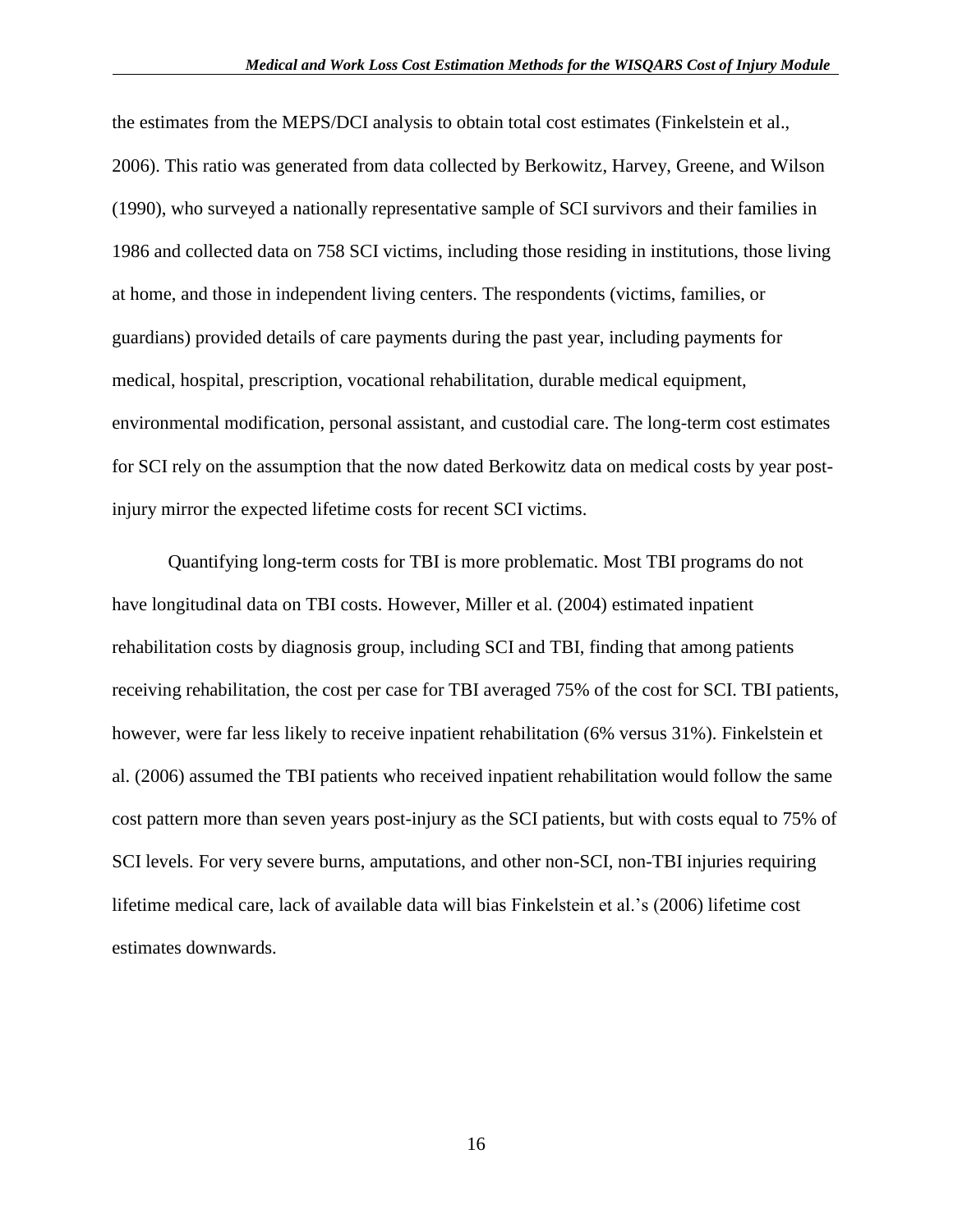#### <span id="page-19-0"></span>**3.2.7 Transport costs**

None of the data sets and analyses of non-fatal hospitalized injuries described above include transportation costs. WISQARS incorporates transportation costs from Finkelstein et al. (2006). Finkelstein et al. (2006) estimated the half of non-fatal injuries requiring a hospital admission also required a one-way trip via ambulance to the hospital. For each injury, the costs include half of the one-way average emergency transport costs based on 1999 average transport costs for Medicare beneficiaries with an E-code on an ambulance claim. There were 15,579 Medicare ambulance claims (including air ambulance) that were E-coded, with an average cost of \$263 in 2005. The estimated 50% transport rate may be conservative. The National Pediatric Trauma Registry, which captures admitted serious injuries, showed that from 4/1/94 to 11/5/01, 58.4% of 48,288 pediatric patients arrived by ambulance (National Pediatric Trauma Registry, 2002).

## <span id="page-19-1"></span>**3.3 Injuries Treated in an Emergency Department**

Table 3 summarizes the approach for quantifying costs of non-fatal injuries treated in EDs and released without inpatient admission.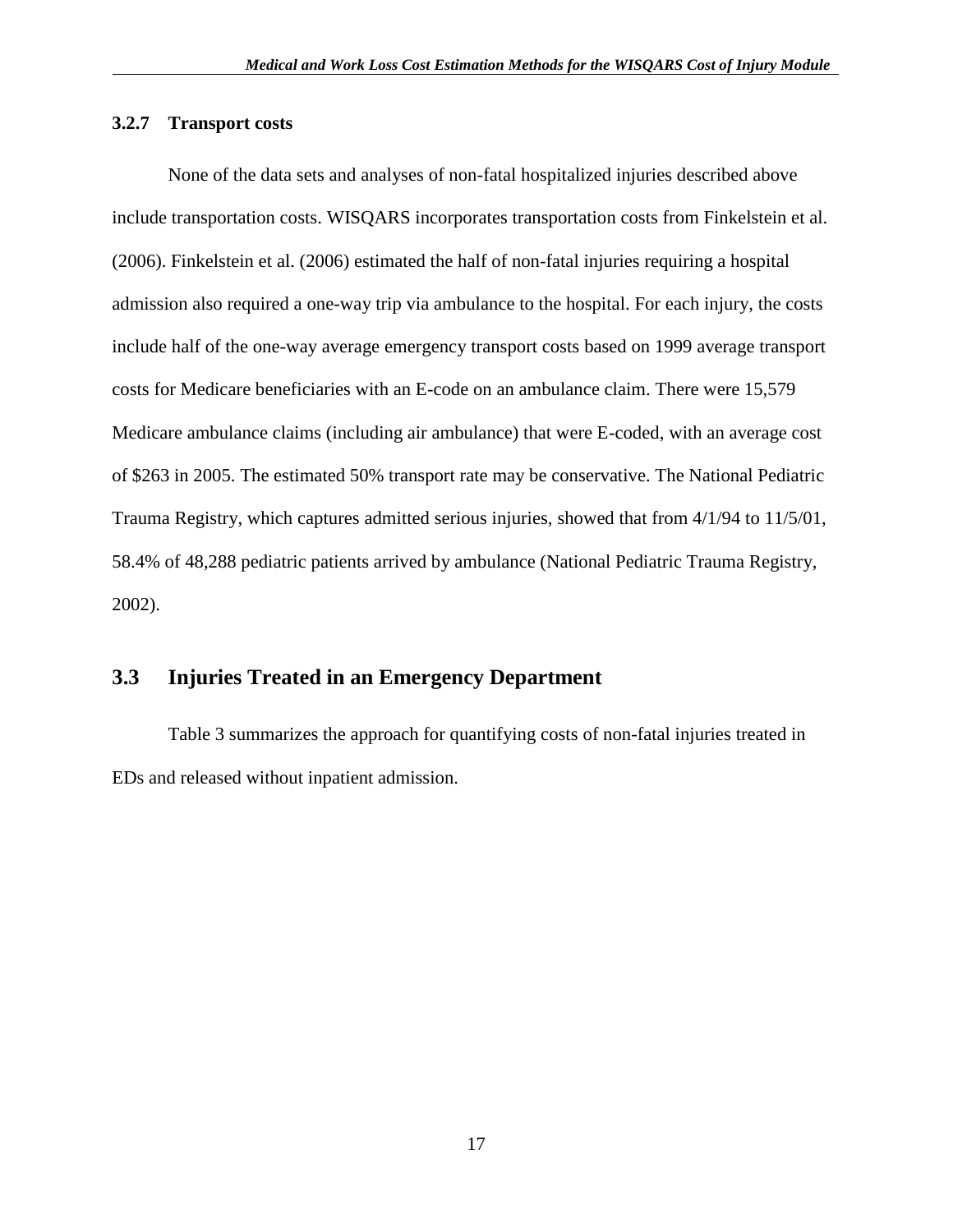| <b>Cost category</b>                               | <b>Description, Unit Cost</b><br>(in 2005 US \$)                                                                                                 | <b>Source/Notes</b>                                                                                                                                  |
|----------------------------------------------------|--------------------------------------------------------------------------------------------------------------------------------------------------|------------------------------------------------------------------------------------------------------------------------------------------------------|
| <b>ED</b> Visit                                    | ED facility charges times<br>facility-specific (or hospital<br>stratum average) cost-to-charge<br>ratios times national/state price<br>adjusters | 2003 HCUP-SEDD (CT, GA,<br>MD, MN, NE, SC, TN, UT),<br>cost-to-charge ratios from<br>AHRQ, and national/state price<br>adjusters from ACCRA          |
| Follow-up Visits<br>and Medication,<br>Months 1-18 | Estimated as the ratio of all<br>costs in the first 18 months after<br>injury to costs of the initial ED<br>visit by diagnosis grouping          | 1996-1999 MEPS                                                                                                                                       |
| Follow-Up Costs<br>Beyond 18<br><b>Months</b>      | Estimated using ratios of total<br>lifetime costs to 18 month costs<br>by diagnosis/age group.                                                   | 1979-1988 Detailed Claim<br>Information (DCI) data from<br>Worker's Compensation claims,<br>Adjustment factor for youth<br>from Miller et al. (2000) |
| Emergency<br>Transport                             | 50% of ED visits assumed to<br>have transport costs of \$263                                                                                     | Mean cost estimated using 1999<br>Medicare ambulance claims with<br>an injury E-code                                                                 |

**Table 3. Data and Methods for Estimating Medical Costs of Non-Fatal, Non-Admitted Injuries Treated in Emergency Departments**

The 2003 HCUP-SEDD data were used to quantify direct medical costs for ED-treated, non-admitted, non-fatal injuries. The HCUP-SEDD includes all patients treated in an ED who were not subsequently admitted as inpatients. AHRQ provided facility-specific cost-to-charge ratios for EDs in eight states (Connecticut, Georgia, Maryland, Minnesota, Nebraska, South Carolina, Tennessee, and Utah). These ratios were multiplied by the hospital charges in the HCUP-SEDD database to estimate the facility cost, similar to the methods described above using the HCUP-NIS data to estimate hospital-admitted costs.

Since these costs were at state price levels for a non-representative sample of states, we converted the costs to national price levels using state price indices based on the ACCRA Cost of Living Indices for health care services [\(http://www.coli.org\)](http://www.coli.org/). ACCRA publishes indices for large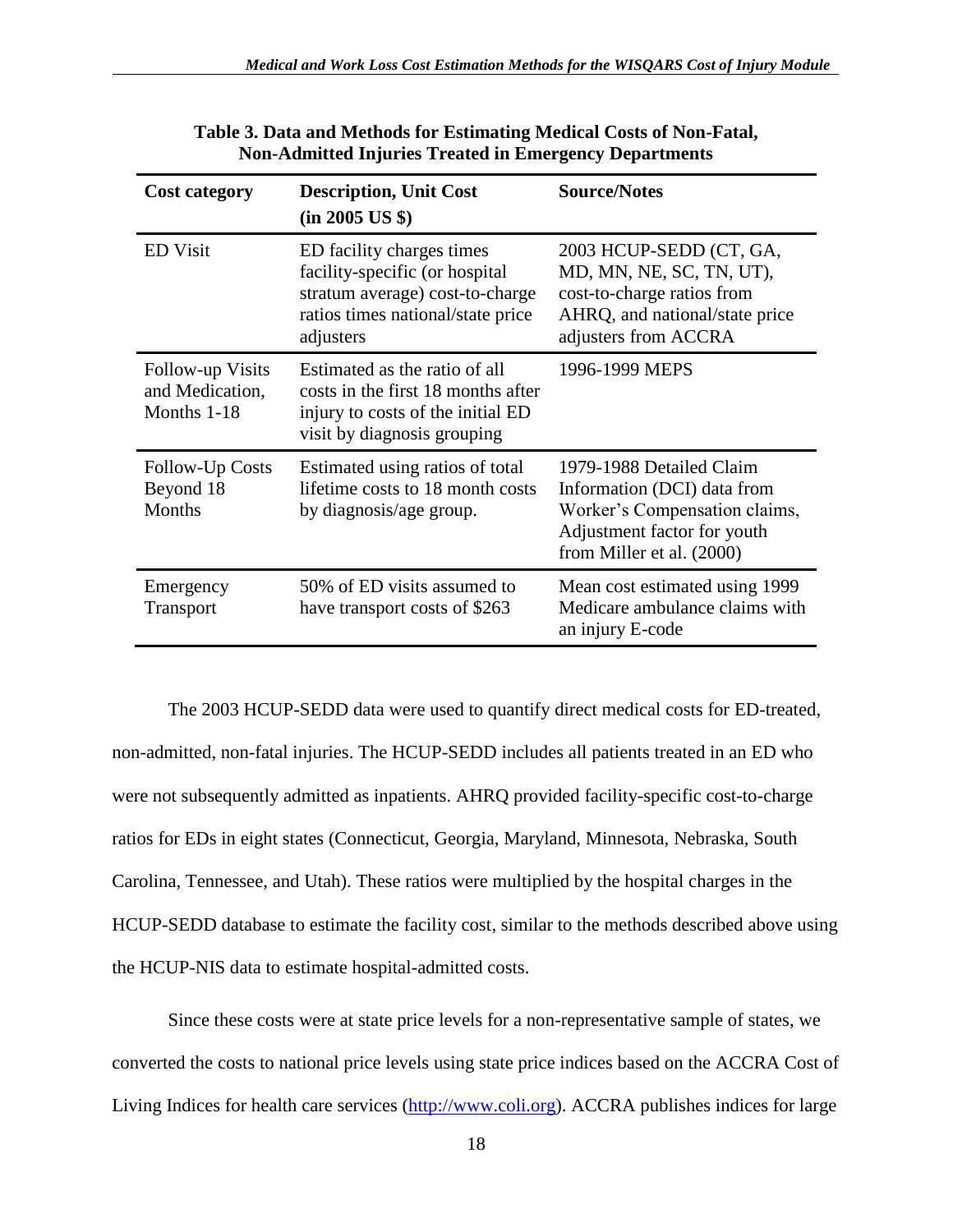metropolitan areas and the non-metropolitan remainders of states. The regional index values for medical care within each state were weighted using Census population estimates for 2003 to obtain a state-level index. For New York, separate indices were computed for New York City and the balance of the state and then combined using population weights.

As with costs for hospitalized injuries, the costs of the initial visit were factored up by 1996-99 MEPS-based ratios for 51 categories of non-admitted injuries, to account for follow-up visits and medication in the first 18 months post injury. The ratios ranged from 1.02 to 5.44, with an overall average of 1.78 (details in Appendix II). For those injury/age-groups identified in MEPS requiring follow ups longer than 18 months, average costs were estimated using ratios from DCI expenditure patterns and implicitly assuming that the ratio of lifetime costs to 18 month costs had remained constant between the time DCI data were reported and 2003. These long-term costs were calculated by multiplying the DCI ratios of lifetime costs to 0-18 month costs for the same injury/age-group using the 0-18 month costs from MEPS. Using a 3% discount rate, 88% of the costs for non-admitted cases occurred in months 0-18 and the average multiplier was 1.14 (Miller et al., 2000a). For age-groups not represented in DCI, the costs were adjusted using ratios from Miller et al.(2000b). As with hospital costs, half the patients were assumed to receive emergency transport so half of average one-way emergency transport costs of \$263 was added to the costs of all ED-treated injuries (see Transport Costs Section above).

#### <span id="page-21-0"></span>**3.4 Applying the Estimated Non-Fatal Costs to the 2005 NEISS-AIP**

The medical costs were computed as described for all non-fatal injury cases in the 2005 HCUP-NIS and the 2003 HCUP-SEDD. The costs by admission status, age group, sex, and diagnosis were further differentiated by major cause using three cause groups: motor vehicle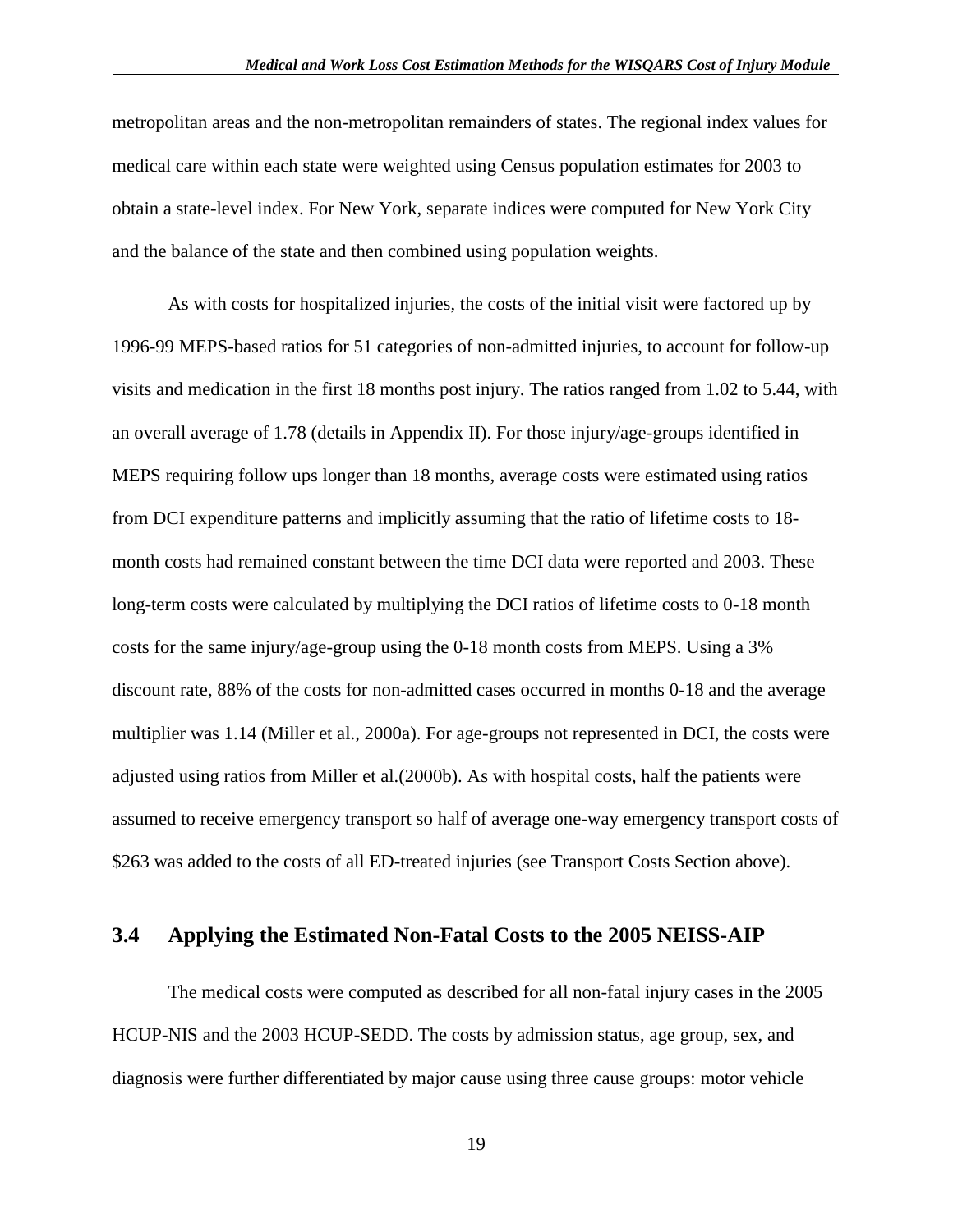traffic-related injuries, intentional injuries (i.e., assaults and self-harm), and all other injuries (including unintentional, non-motor-vehicle injuries and all injuries with missing cause codes or unknown intent). A few diagnosis categories not commonly found among intentional and motor vehicle injuries – notably burns – were not differentiated but were placed into the "all other injuries" category. All cases were assigned NEISS nature of injury and body part codes (which taken together constitute a NEISS diagnosis) using a procedure developed by Lawrence et al. (2000). Then average costs were computed by admission status, age group, sex, NEISS nature of injury, body part, and cause group. Sometimes age/sex/diagnosis cells were combined together using a set of decision rules developed for this purpose to obtain large enough cell counts (at least 10 unweighted cases and usually at least 30) for obtaining stable national estimates

#### <span id="page-22-0"></span>**4. Lifetime Work Losses Due to Injuries**

Injuries can result in both temporary and permanent disability. When this occurs, injury victims may lose part or all of their productivity potential. Work losses due to injury may include lost wages and accompanying fringe benefits, and the lost ability to perform one's normal household responsibilities. For non-fatal injuries, work losses represent the value of goods and services not produced because of injury-related illness and disability. To the degree that injuries prevent or deter individuals from producing goods and services in the marketplace, the public sector, or the household, the value of these losses is a cost borne by society.

Fatal work losses represent the value of goods and services never produced because of injury-related premature death. These work loss costs were estimated by applying expected lifetime earnings by age and sex to the 149,075 deaths from injury sustained in 2005, including an imputed value for lost household services.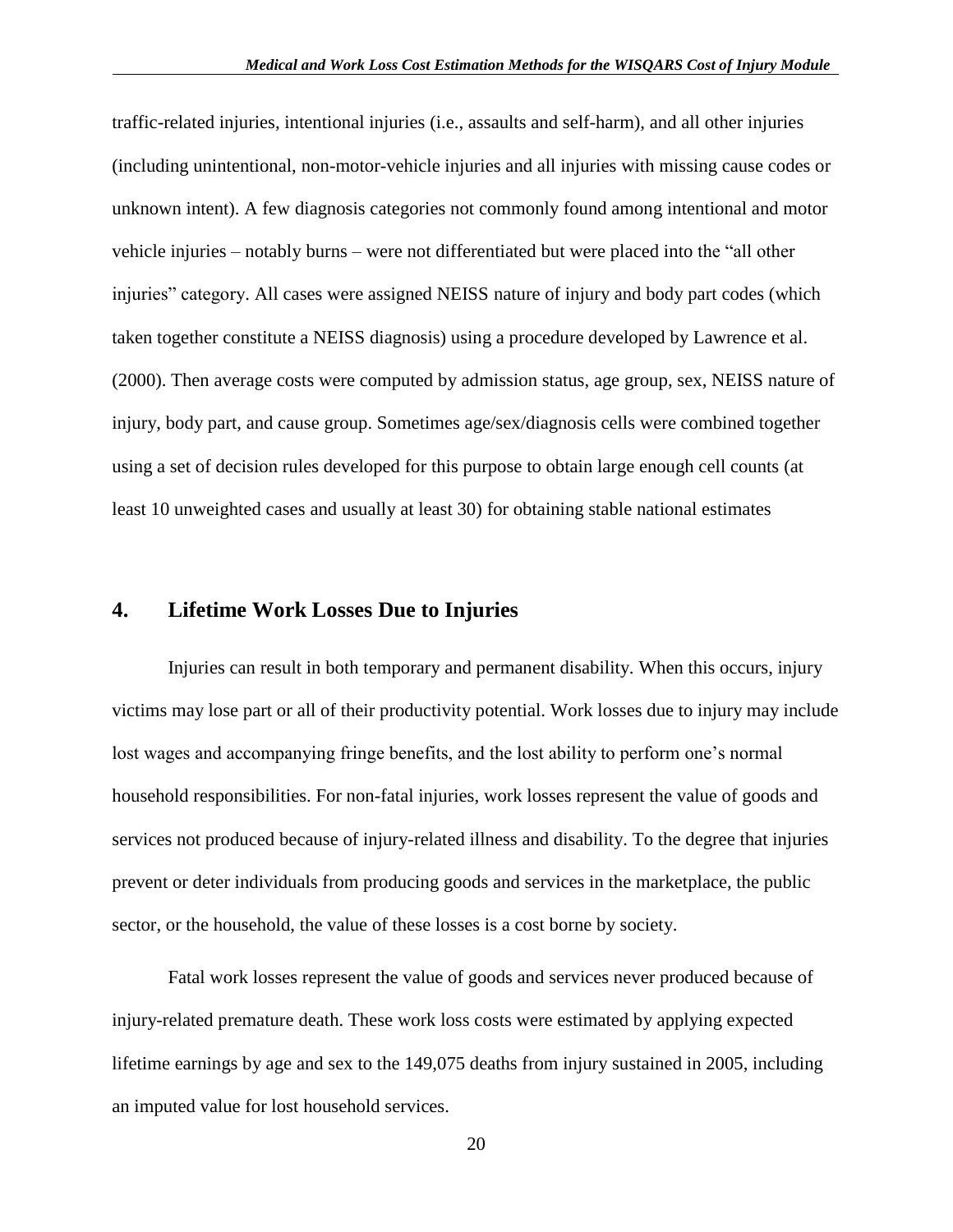Consistent with the human capital approach for quantifying the burden of injuries (Rice et al., 1989), estimates of non-fatal work losses involve applying average earnings to work-years lost and the value of housekeeping services to time lost in home production. Non-fatal injuries may result in both short-term work loss and in lifetime work losses. The latter includes the value of output lost by persons disabled in later years as a result of injury sustained in 2005.

The work loss estimates for the WISQARS Cost of Injury module were inflated from Finkelstein et al. (2006). Non-fatal work losses were stratified into two categories: short-term losses, which represent lost wages and accompanying fringe benefits and household services occurring in the first six months after an injury, and long-term losses, which represent the respective wage and household loss occurring after six months from the time of the injury. The decision to use six months as the transition point between short-term and long-term work losses was driven by the availability of data on duration of work loss.

Because men earn higher wages than women, even in the same job (Bureau of Labor Statistics, 2001) or for injuries with the same prevalence between men and women, the work loss estimates were greater for men. Finkelstein et al. (2006) view this as more of a shortcoming of the labor market than an inherent problem with the human capital approach. Regardless, this undervaluation of women's labor is reflected in the estimates.

#### <span id="page-23-0"></span>**4.1 Fatalities**

For someone of a given sex and age who sustained a fatal injury, Finkelstein et al. (2006) summed the sex-specific probability of surviving to each subsequent year of age (Arias, 2002) times sex-specific expected earnings for someone of that age. We used this formula with earnings data by sex and year of age derived from the March Supplement of the Current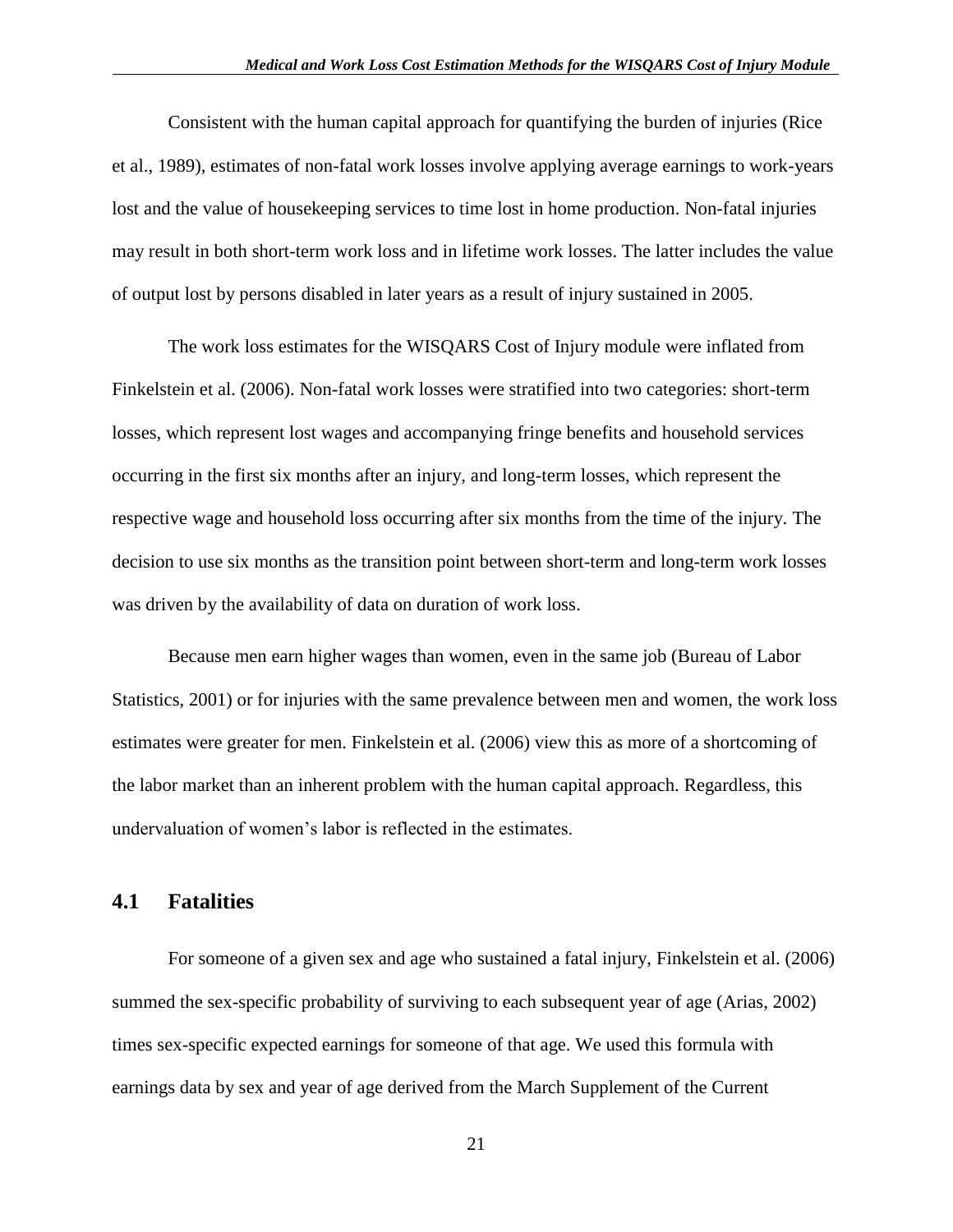Population Survey, averaged across a full business cycle from 2002 through 2009. We inflated or deflated all earnings figures to 2005 dollars using the Employment Cost Index–Wages & Salaries, All Civilian. We added fringe benefits of 23.33% of wages based on the average ratio of wage supplements to wages for 2002-2009 from the national income accounts (*Economic Report of the President*, various years, Table B-28). Earnings, including salary and the value of fringe benefits, at future ages were adjusted upward to account for a historical 1% work growth rate (Haddix et al., 2003) and then discounted to present value using a 3% discount rate.

Parallel calculations valued lost household work. Estimates of the value of household work are also included in Haddix et al. (2003). Historically, productivity growth in household production has been negligible, so Finkelstein et al. (2006) did not adjust for it. In all cases, they assumed that the probability of surviving past the age of 102 is zero.

In equation form, lifetime earnings for someone of age *a* and sex *b* (Earn<sub>a,b</sub>) is computed as

$$
Earn_{a,b} = \sum_{k=a}^{102} \left\{ P_{a,b}(k) \times Y_{k,b} \times \left( \frac{1+g}{1.03} \right)^{k-a} \right\}
$$

where Earn = lifetime earnings,  $P_{a,b}(k)$  = the probability that someone of age a and sex b will live until age k,  $Y_{kb}$  = the average value of annual wages (plus fringe benefits) or of annual household production at age k for someone of gender b,  $g =$  the productivity growth rate (0.01) for wages, 0.00 for household production), and .03 is the discount rate.

These costing methods were applied to the 2005 NVSS data at the case level to produce the fatal work loss costs to be used in WISQARS.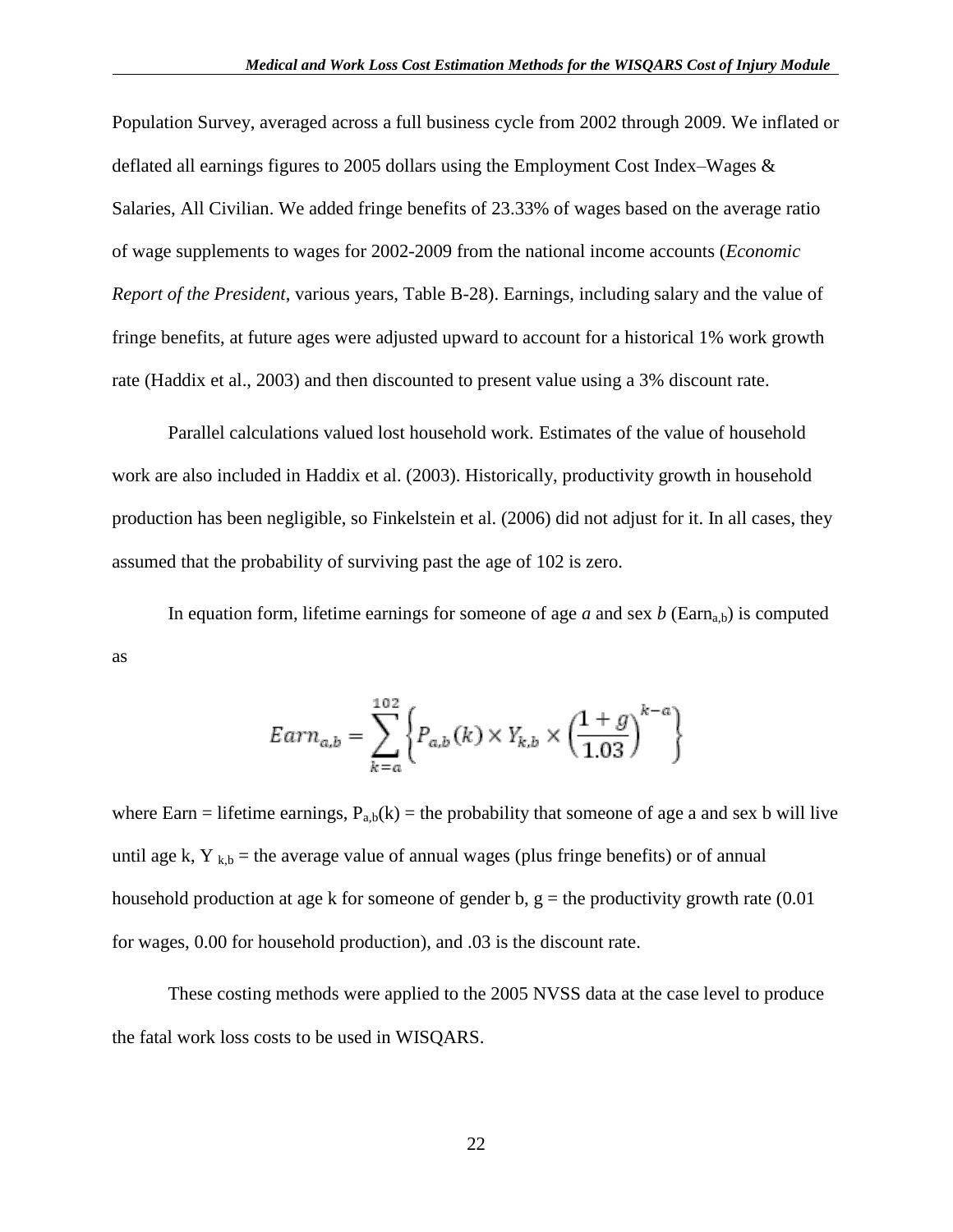## <span id="page-25-0"></span>**4.2 Non-fatal Injuries**

For non-fatal injuries, work loss estimates included the sum of the value of wage and household work lost due to short-term disability in the acute recovery phase and of the value of wage and household work lost due to permanent or long-term disability for the subset of injuries that cause lasting impairments that restrict work choices or preclude return to work.

#### <span id="page-25-1"></span>**4.2.1 Short-term Work Losses**

Finkelstein et al. (2006) quantified temporary or short-term work loss for non-fatal injuries using the approach presented in Lawrence et al. (2000). Lawrence et al. combined the probability of an injury resulting in lost workdays from 1987-1996 National Health Interview Survey (NHIS) data with the mean work days lost (conditional on having missed at least one day) per injury estimated from the 1993 Annual Survey of Occupational Injury and Illness reported by the Bureau of Labor Statistics (BLS). These data were sent to BLS by employers through a mandatory reporting system. Employers reported work loss from date of occupational injury to the end of the calendar year for a sample of approximately 600,000 injury victims. All cases reported involved at least one day of work loss beyond the date of the injury. Moreover, if a worker still was out of work at the time the employer report was due to BLS, the report would undercount work days lost. On average, BLS work-loss reports cover six months post injury. Lawrence et al. (2000) used a Weibull regression model to estimate the total duration of work loss for cases still open at the end of the survey reporting period. These results were combined with those of the closed cases to estimate average work loss, conditional on having missed at least one day of work. These BLS-based estimates were then combined with the pooled 1987- 1996 NHIS data on probability of work loss to compute mean work loss including cases without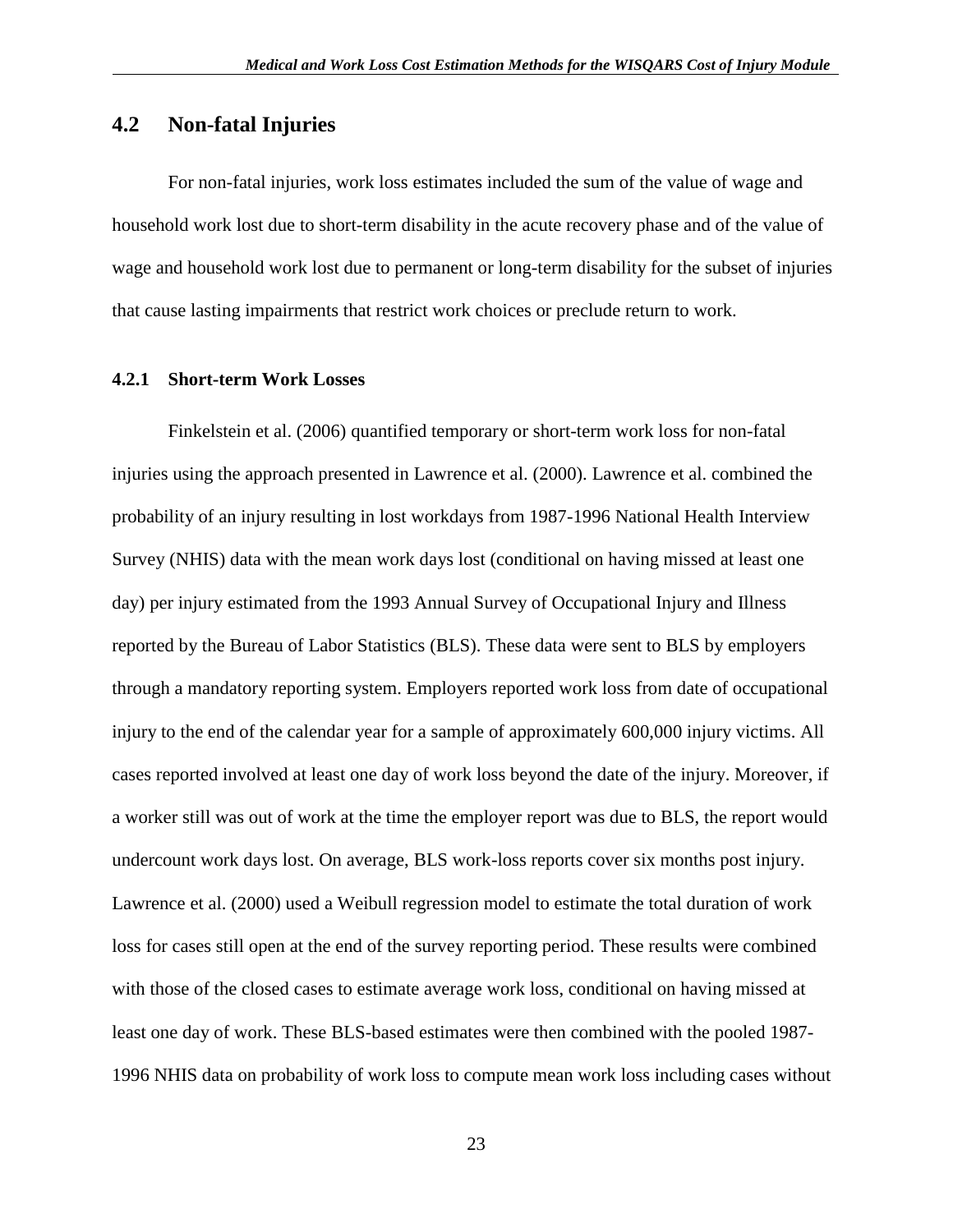work loss. Although BLS uses a detailed two-column coding system (body part, nature of injury), Finkelstein et al. (2006) were able to map their codes to the ICD-9-CM codes. They assigned the average work loss across all BLS cases to cases with ICD-9-CM diagnosis codes of "Other Unspecified" or "Other Specified." Averaged across all injuries, total estimated temporary work loss was 24.5 days per injury.

- $\bullet$ Although the BLS data are limited to injuries that occur on the job, Finkelstein et al.'s (2006) separate analysis of 1996-99 MEPS data (based on a much smaller sample) found that the duration of work loss did not differ significantly by whether or not the injury occurred on the job. This suggested that the BLS-NHIS work loss estimates could credibly be applied to estimate work loss associated with non-work-related injuries.
- $\bullet$ MEPS revealed that work-loss was roughly 5 times longer for hospitalized injuries than non-hospitalized injuries. Using this ratio, Finkelstein et al. (2006) computed work-loss durations for injuries separately for admitted and non-admitted cases. Averaged across all injuries (including those with no work loss), the estimated temporary work loss was 11.1 days per injury.
- To place a monetary value on temporary wage work loss, the estimated days of work  $\bullet$ lost were multiplied times average earnings per day of work, given the victim's age and sex, from the Current Population Survey, as described above in section 4.1. 4

Household workdays lost were estimated as 90% of wage workdays lost, based on findings from an unpublished nationally representative survey on household work losses following injury (S. Marquis, the Rand Corporation, personal communication, 1992). This ratio

 $\overline{a}$ 

<sup>4</sup> Source: www.bls.census.gov/cps/cpsmain.htm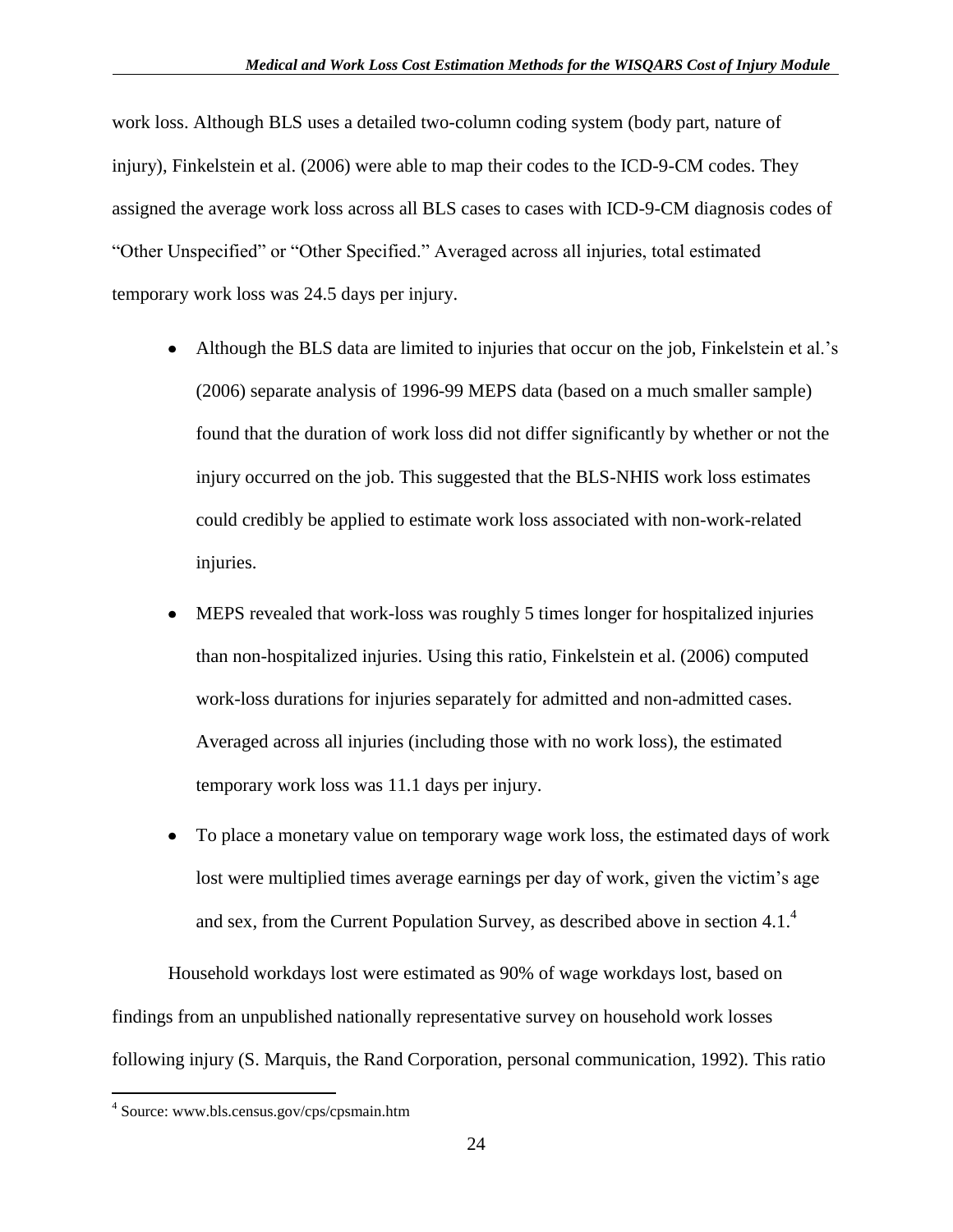and the value of household work used in Haddix et al. (2003), were used to impute a value to household work lost.

The estimates in Haddix et al. (2003) value household production lost using replacement cost. They started with national survey data on the average amount and nature of housework that people do by age group and sex, for example the hours that a woman 30-34 years old spends on cooking and on cleaning. They valued the cost of replacing these hours using BLS data on average wage rate by occupation (e.g., for cooks and maids).

#### <span id="page-27-0"></span>**4.2.2 Long-term Work Losses**

Finkelstein et al. (2006) considered permanent total disability and permanent partial disability separately. For permanent total disability, the present value of age-and-sex-specific lifetime earnings and household production from the fatality analysis were multiplied by the probability of permanent disability for each type of injury. For permanent partial disability, the earnings estimate times the probability of permanent partial disability was multiplied by an additional factor identifying the percentage of disability resulting from that type of injury. The results were then summed to compute the net work loss associated with permanent disability, including total and partial disability.

The probabilities of permanent partial disability by body part and nature of injury were from Miller, Pindus, Douglass, and Rossman (1995) and were based on pooled multi-state Workers' Compensation data from the 1979-1988 Detailed Claims Information (DCI) data base of the National Council on Compensation Insurance (NCCI). The percent disabled came from Lawrence et al. (2000) and was based on 1992-96 DCI data. DCI records the disability status for each sampled case. Following Rice at al. (1989), Finkelstein et al. (2006) assumed that these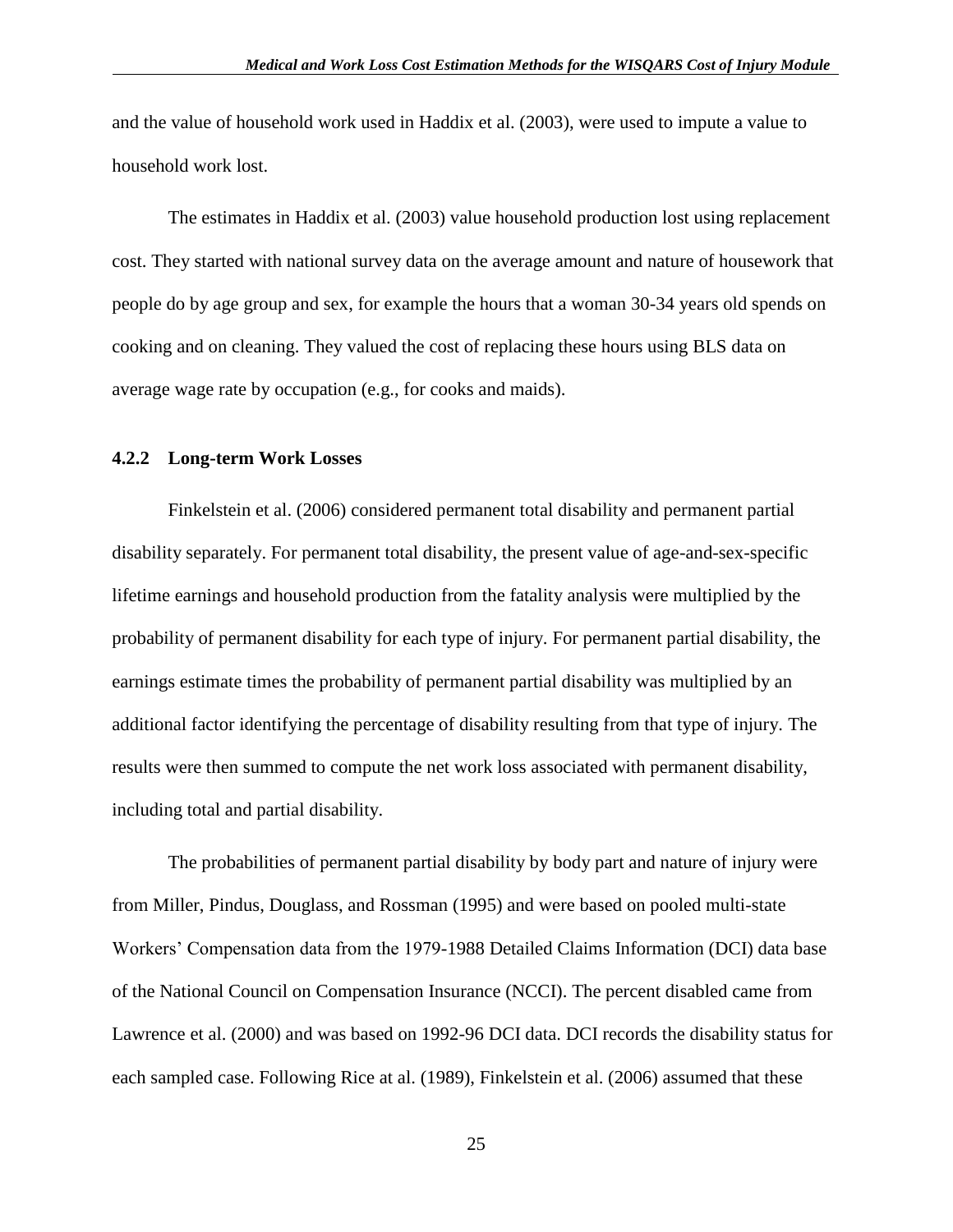probabilities are the same for injuries that do and do not occur on the job and that these probabilities have not changed significantly over time. This method also assumes that the probability that an injury (e.g., a skull fracture) will cause someone never to do wage or household work again is the same for children, adults, and the elderly (the years of work lost obviously will vary with the age of onset) and that people will experience the same percentage reduction in household work ability that they experience in wage work ability.

To verify that the DCI data produce reasonable estimates, Finkelstein et al. (2006) conducted a literature review to compare their estimates to estimates from other sources. Due to the paucity of data on this subject, they identified only a few sources with published disability estimates, and these were generally dated and limited to specific populations.

Based on the limited information available, the DCI data suggested similar probabilities of permanent disability to the other studies of long-term work loss. Although dated and restricted to occupational injury, the DCI data have several advantages that outweigh their disadvantages. As a result of their large sample, the DCI database can be used to compute probabilities for a far wider range of specific diagnoses than all the disability studies in the literature combined. Despite its restriction to occupational injury, the DCI sample also is more representative of the mix of injuries admitted to hospitals than the few studies in the literature, notably those which are restricted to patients triaged to trauma centers. The DCI data also are virtually the only source of information about permanent disability due to injuries not admitted to the hospital. The sample includes 318,885 medically treated, non-admitted patients with valid lost-work claims in Workers' Compensation. Averaged across all injuries, the estimated percentage of lifetime productivity potential lost due to permanent injury-related disability was 0.26% per injury.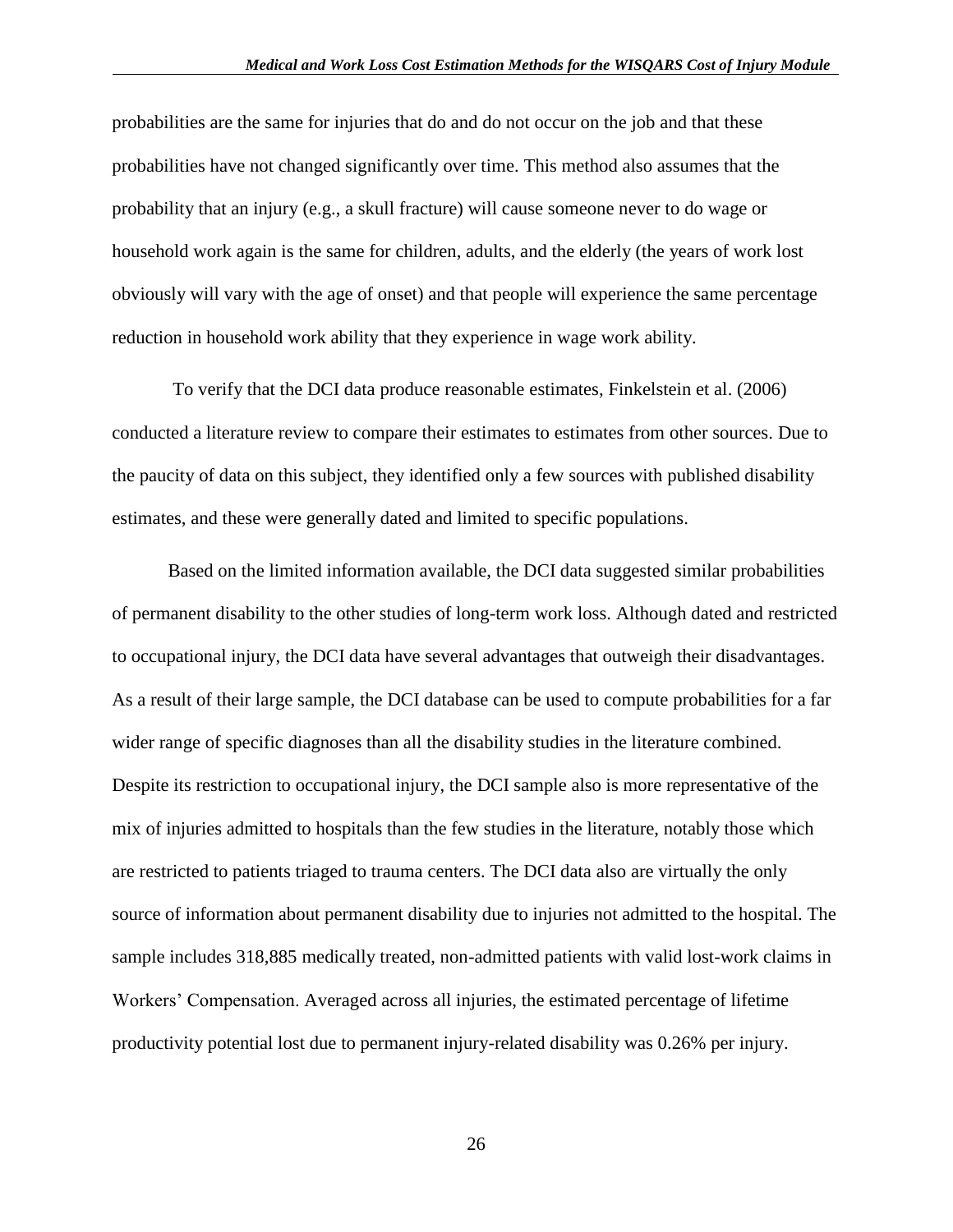#### <span id="page-29-0"></span>**4.2.3 Calculating Total Work Loss Costs**

The work loss costs were computed as described for all non-fatal injury cases in the 2005 HCUP-NIS and the 2007 HCUP-NEDS. Short- and long-term costs were summed to compute total work loss costs. Similar to the procedure used for medical costs, average costs were computed by age, sex, and NEISS diagnosis within the three major cause categories, sometimes combining age/sex/diagnosis cells to ensure that estimates were produced for all cells.

#### <span id="page-29-1"></span>**5. Limitations of Methods for Medical and Work Loss Estimates**

The WISQARS cost estimates are subject to several limitations. First, the estimates focus exclusively on medical costs and work loss costs. They do not account for non-health costs (e.g., criminal justice, educational impacts, property damage etc.), pain and suffering, quality of life loss, or injury costs borne by family and caretakers. Also excluded are costs due to mental health, psychological treatment, and medical claims processing.

Second, a major limitation was the requirement to use data from a multitude of sources. Although these were the best available data at the time of the analysis, some of the sources are old, others are based on non-representative samples, and all are subject to reporting and measurement error. These factors may have incorporated significant bias into the cost estimates. The costing approach was designed to minimize the potential bias. However, more current and nationally representative data would have been preferable but were not available.

Third, an additional limitation of having to use multiple data sets was the inability to generate standard errors around the cost estimates. These costs are associated with great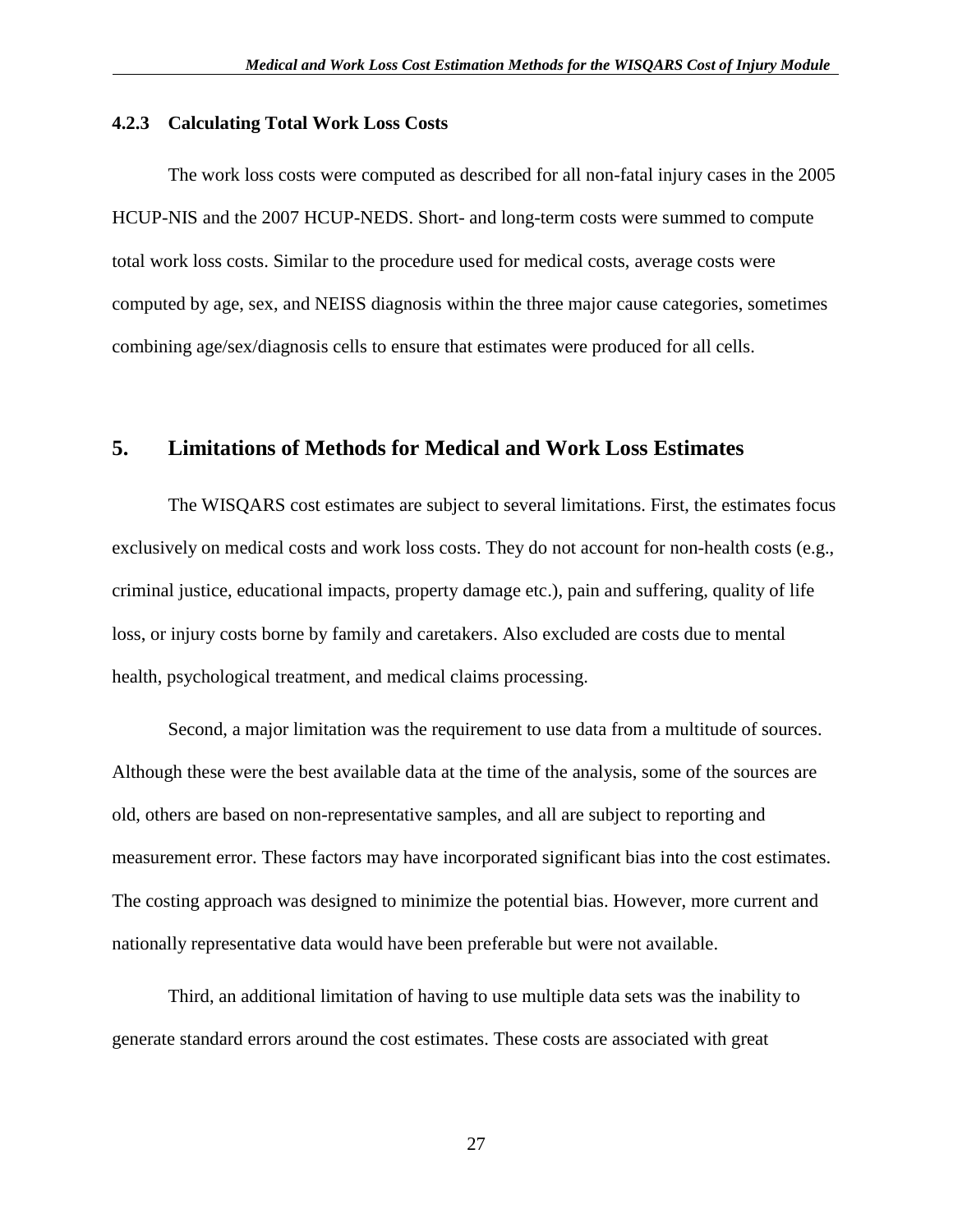uncertainty, and users are cautioned that the actual costs for any given injury category could be substantially higher or lower than the WISQARS estimates.

The methods for estimating work loss costs had many additional limitations. Because women, the elderly, and children have lower average earnings, the human capital approach applied undervalued injuries to these groups. The approach also placed lower values on the work of full-time homemakers than the work of people participating in the labor market, which further depressed the value placed on women's losses relative to men's losses. It also undervalued disability among those of retirement age, and did not value temporary disability among children, as they had not yet entered the labor force. Discounting future work losses to present value meant that the loss of a lifetime of work by a 2-year-old was considered equivalent to loss of a lifetime of work by a 43-year-old. Although the child loses many more years of work, those years are far in the future and heavily discounted. The work loss cost calculations are also based on a year 2000 life table, which essentially assumes that life expectancy would have remained constant over each person's expected lifespan absent injury. Moreover, victims of serious and fatal injury may tend to be risk-takers (for example, thrill-seekers, heavy drinkers, or drug abusers) whose life expectancy may be shorter than for the average population, which would further bias the results. And, as noted above, some of the estimates are computed using fairly dated data that are based on a working population. Additionally, the estimates exclude the ability to work lost by people other than the injured person. These losses may include the time family, friends, and professionals spend caring for the injured, time spent investigating the injury, and worker retraining. All of these limitations suggest that the costs should be interpreted with caution.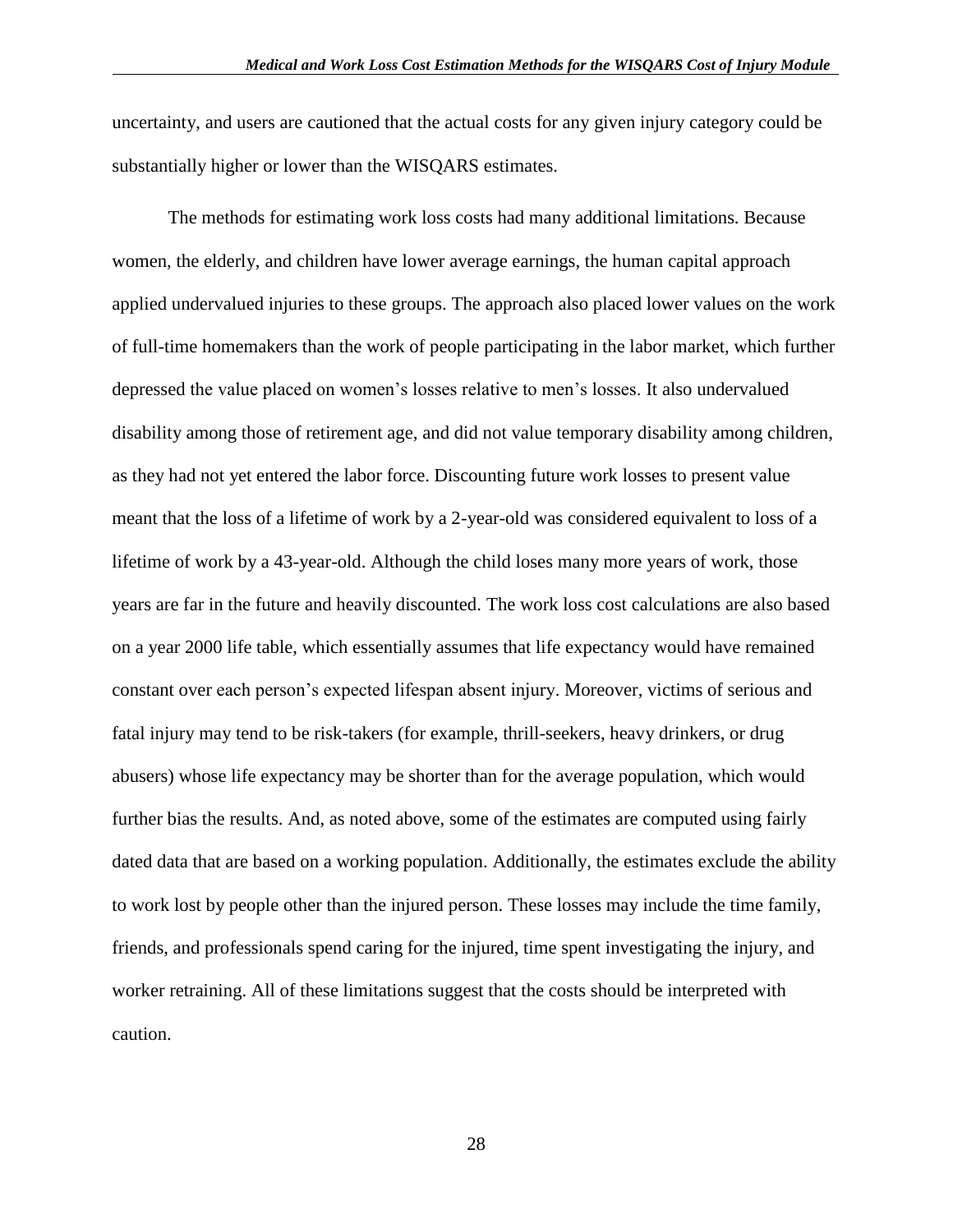## <span id="page-31-0"></span>**References**

- Arias, E. (2002). United States Life Tables, 2000, *National Vital Statistics Reports* (Vol. 51) (3). Hyattsville, MD: National Center for Health Statistics.
- Berkowitz, M., Harvey, C., Greene, C., & Wilson, S. (1990). *The economic consequences of spinal cord injury*. Washington, DC: Paralysis Society of America of the Paralyzed Veterans of America.
- Bureau of Labor Statistics. (2001). *Highlights of Women's Earnings in 2000* (BLS Report 952). Washington, DC: Bureau of Labor Statistics.
- CDC/National Center for Health Statistics. (Last updated Aug 2009). *NVSS (National Vital Statistics System Homepage)*. Accessed August 13, 2009, from the World-Wide Web: <http://www.cdc.gov/nchs/nvss.htm>
- CDC/National Center for Health Statistics. (Last updated August 2009). *ICD-9-CM (Classification of Diseases and Functioning and Disability Homepage)*. CDC/National Center for Health Statistics. Accessed August 29, 2009, from the World-Wide Web: <http://www.cdc.gov/nchs/icd.htm>
- Centers for Disease Control and Prevention. (2001). National estimates of nonfatal injuries treated in hospital emergency departments – United States, 2000. *Morbidity and Mortality Weekly Report, 50*, 340-346.
- Centers for Disease Control and Prevention. (Last updated August 2009). *CDC-WISQARS (Webbased Injury Statistics Query and Reporting System)*. Accessed August 13, 2009, from the World-Wide Web:<http://www.cdc.gov/injury/wisqars/index.html>
- Centers for Disease Control and Prevention. (Last updated August 2009). *CDC-WISQARS (Proposed Matrix of E-code Groupings)*. Centers for Disease Control and Prevention. Accessed August 29, 2009, from the World-Wide Web: [http://www.cdc.gov/injury/wisqars/ecode\\_matrix.html](http://www.cdc.gov/injury/wisqars/ecode_matrix.html)
- *Current Population Survey, March Supplement*, various years. Washington, DC: U.S. Department of Commerce, Bureau of the Census, 2006. Accessed October 13, 2011 from DataFerrett:<http://dataferrett.census.gov/index.html>
- *Economic Report of the President*, various years. (Last updated February 23, 2011). Washington: Government Priting Office. Accessed October 17, 2011 from the Word-Wide Web: <http://www.gpoaccess.gov/eop/download.html>
- Edwards, C. M., Mackintosh, D. R., & Claid, D. (1981). *Patient cost and economic burden due to accidental injuries* (Final report submitted to the Center for Environmental Health, CDC, under Contract 200-79-0964). Washington, DC: National Institute for Advanced Studies.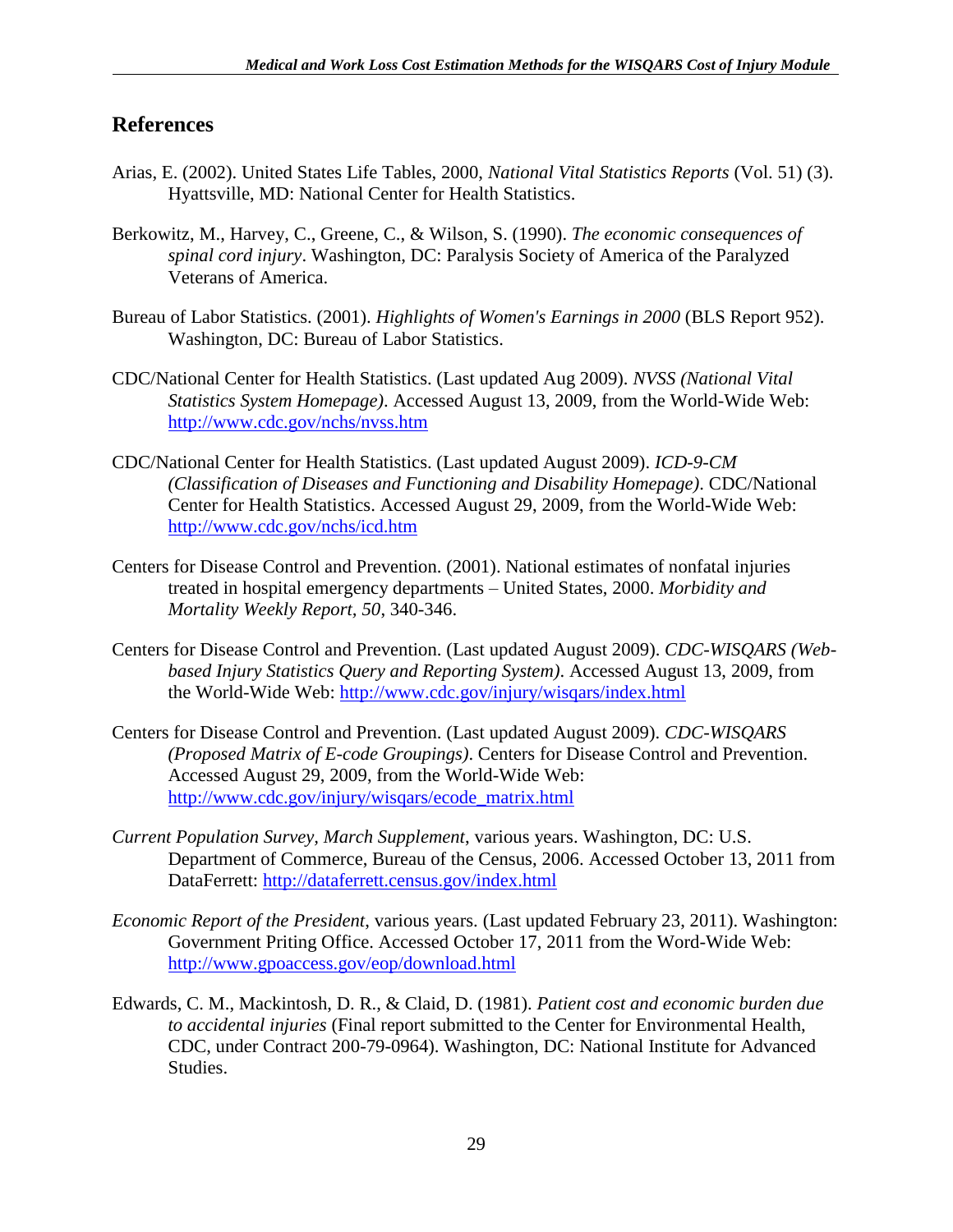- Finkelstein, E. A., Corso, P. C., Miller, T. R., Fiebelkorn, I. A., Zaloshnja, E., & Lawrence, B. A. (2006). *Incidence and Economic Burden of Injuries in the United States, 2000*. New York: Oxford University Press.
- Friedman, B., De La Mare, J., Andrews, R., & McKenzie, D. H. (2002). Practical options for estimating cost of hospital inpatient stays. *Journal of Health Care Finance, 29*(1), 1-13.
- Gold, M. R., Siegel, J. E., Russell, L. B., & Weinstein, M. C. (Eds.). (1996). *Cost-effectiveness in Health and Medicine:Report of the Panel on Cost-Effectiveness in Health and Medicine*. New York, NY: Oxford University Press.
- Haddix, A. C., Teutsch, S. M., & Corso, P. S. (2003). *Prevention Effectiveness, A Guide to Decision Analysis and Economic Evaluation*. (Second ed.). New York: Oxford University Press.
- HCUP Databases. (Last updated Aug 2009a). *HCUP-US-NIS (Healthcare Cost and Utilization Project - Nationwide Inpatient Sample)*. Agency for Healthcare Research and Quality, Rockville, MD. Accessed August 13, 2009, from the World-Wide Web: [http://www.hcup-us.ahrq.gov/nisoverview.jsp.](http://www.hcup-us.ahrq.gov/nisoverview.jsp)
- HCUP Databases. (Last updated Aug 2009b). *HCUP-US-SEDD (Healthcare Cost and Utilization Project - State Emergency Department Databases)*. Agency for Healthcare Research and Quality, Rockville, MD. Accessed August 13, 2009, from the World-Wide Web: [http://www.hcup-us.ahrq.gov/seddoverview.jsp.](http://www.hcup-us.ahrq.gov/seddoverview.jsp)
- Lawrence, B. A., Miller, T. R., Jensen, A. F., Fisher, D. A., & Zamula, W. W. (2000). Estimating the costs of non-fatal consumer product injuries in the United States. *Injury Control & Safety Promotion - 2000, 7*(2), 97-113.
- Miller, T. R., Langston, E. A., Lawrence, B. A., Becker, L. R., Snowden, C. B., Granger, C. V., Russell, C., Kreutzer, J. S., & Marwitz, J. (2004). *Rehabilitation costs and long-term consequences of motor vehicle injury* (Draft Final Report). Washington, DC: National Highway Traffic Safety Administration.
- Miller, T. R., Lawrence, B. A., Jensen, A. F., Waehrer, G. M., Spicer, R. S., Lestina, D. C., & Cohen, M. A. (2000a). *The Consumer Product Safety Commission's Revised Injury Cost Model* (Final Report to CPSC). Landover MD: Public Services Research Institute.
- Miller, T. R., Pindus, N. M., Douglass, J. B., & Rossman, S. B. (1995). *Databook on nonfatal injury: Incidence, costs, and consequences*. Washington, DC: The Urban Institute Press.
- Miller, T. R., Romano, E. O., & Spicer, R. S. (2000b). The cost of childhood unintentional injuries and the value of prevention. *The Future of Children, 10*(1), 137-163.
- National Pediatric Trauma Registry. (2002). *Biannual report, December 2001*. Boston, MA: Tufts University.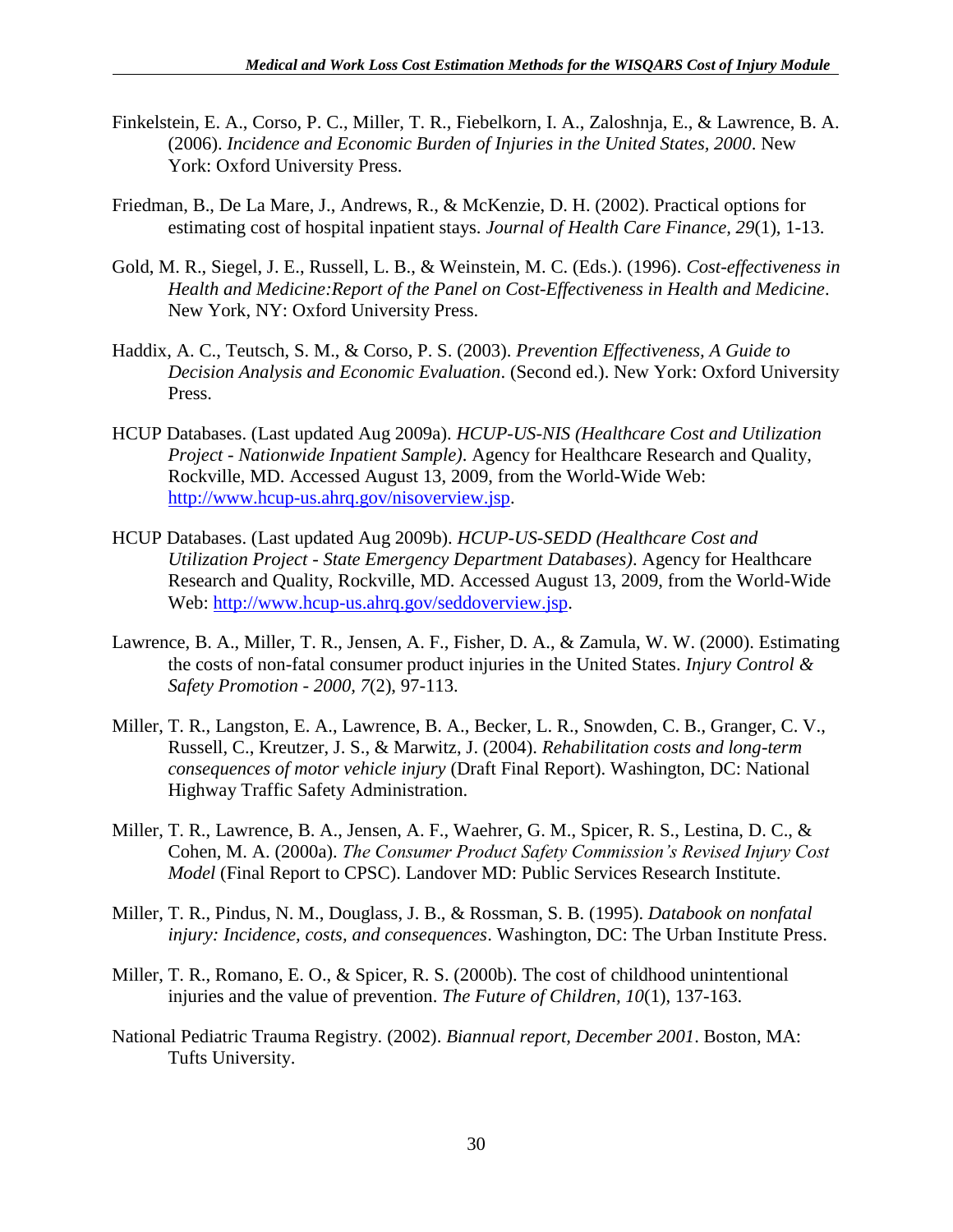- Rice, D. P., MacKenzie, E. J., Jones, A. S., Kaufman, S. R., deLissovoy, G. V., Max, W., McLoughlin, E., Miller, T. R., Robertson, L. S., Salkever, D. S., & Smith, G. S. (1989). *Cost of injury in the United States: A report to Congress*. San Francisco, CA: Institute for Health & Aging, University of California, and Injury Prevention Center, The Johns Hopkins University.
- Schroeder, T., & Ault, K. (2001). *NEISS All Injury Program: Sample Design and Implementation*. Washington, DC: U.S. Consumer product Safety Commission.
- US Consumer Product Safety Commission. (Last updated August 2009). *NEISS (National Electronic Injury Surveillance System)*. Accessed August 13, 2009, from the World-Wide Web:<http://www.cpsc.gov/LIBRARY/neiss.html>
- Wainer, H. (1976). Robust statistics: A survey and some prescriptions. *Journal of Educational Statistics, 1*(4), 285-312.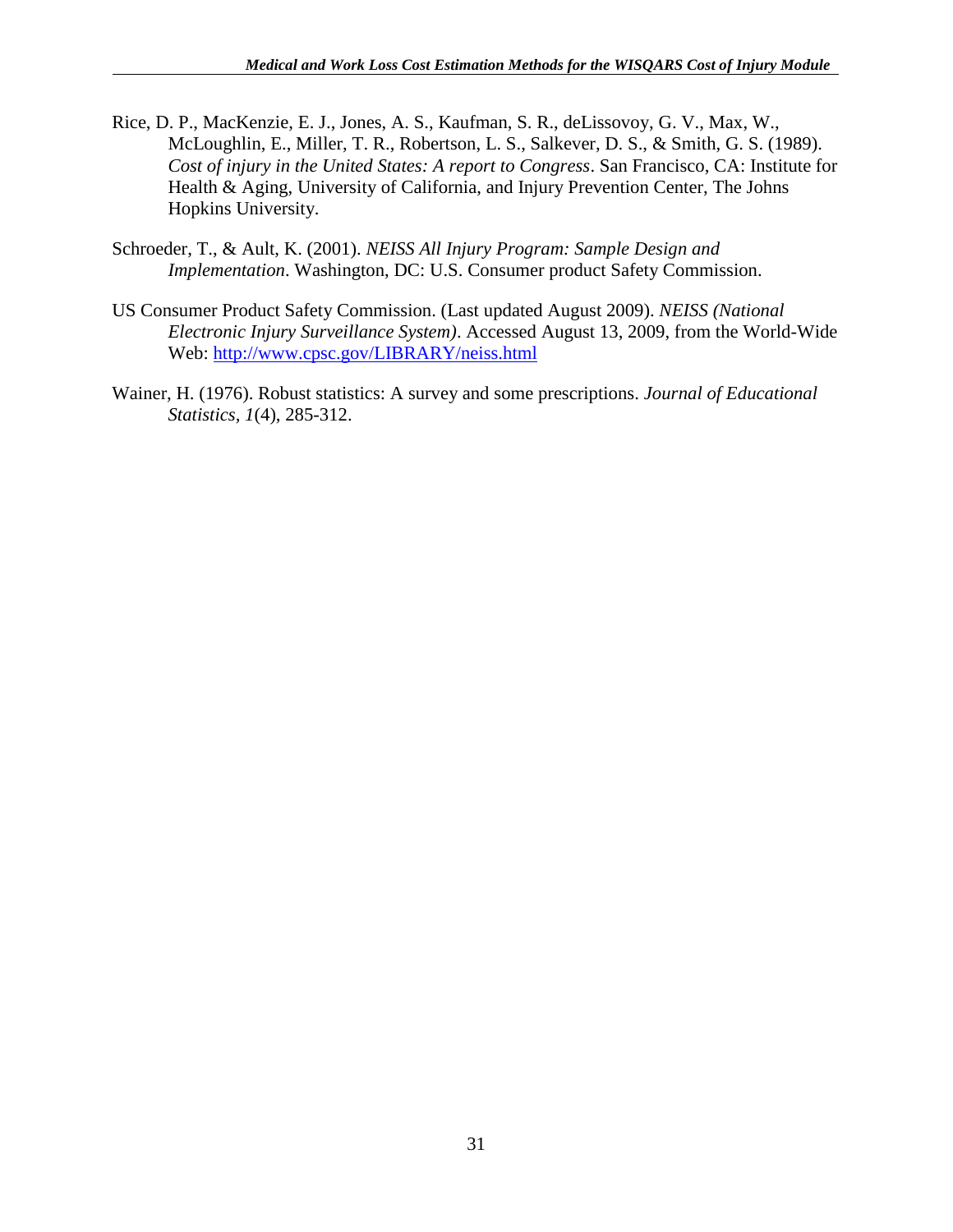# **Appendix I**

# **Mapping between ICD-9-CM Codes and NEISS Diagnosis and Body Part Codes**

This Appendix describes the mapping technique between ICD-9-CM codes and NEISS diagnosis and body part codes developed by Lawrence et al. (2000) under contract for CPSC. In the HCUP datasets, diagnoses were coded using the International Classification of Diseases, 9th Revision, Clinical Modification (ICD-9-CM), <http://www.cdc.gov/nchs/icd.htm> which uses a single numeric code to represent each medical condition. NEISS, like many other specialized systems for coding injury diagnoses, uses two separate codes to represent each condition: a nature of injury code (e.g., burn, fracture, laceration) and a body part code. Therefore, to estimate costs by NEISS diagnosis (nature of injury and body part), the ICD-9-CM primary injury diagnosis of each HCUP case had to be mapped into NEISS codes.

Mapping is not a straightforward process because there is not a one-to-one correspondence between codes in the two systems. In some instances, ICD-9-CM is more detailed, while in other instances, NEISS is more detailed. For example, NEISS lumps all poisonings into a single code, while ICD-9-CM has separate codes for more than 200 substances. In this instance, many ICD-9-CM diagnoses are mapped to a single NEISS diagnosis. When mapping from ICD-9-CM to NEISS, this is not a problem, as it results in a single NEISS diagnosis for each HCUP case. On the other hand, NEISS distinguishes between six different types of burns (electrical, scald, chemical, thermal, radiation, and unspecified), while ICD-9-CM has just one category for burns. In this instance, a single ICD-9-CM diagnosis must be mapped to six NEISS diagnoses. To handle this, the original HCUP burn case was transformed into six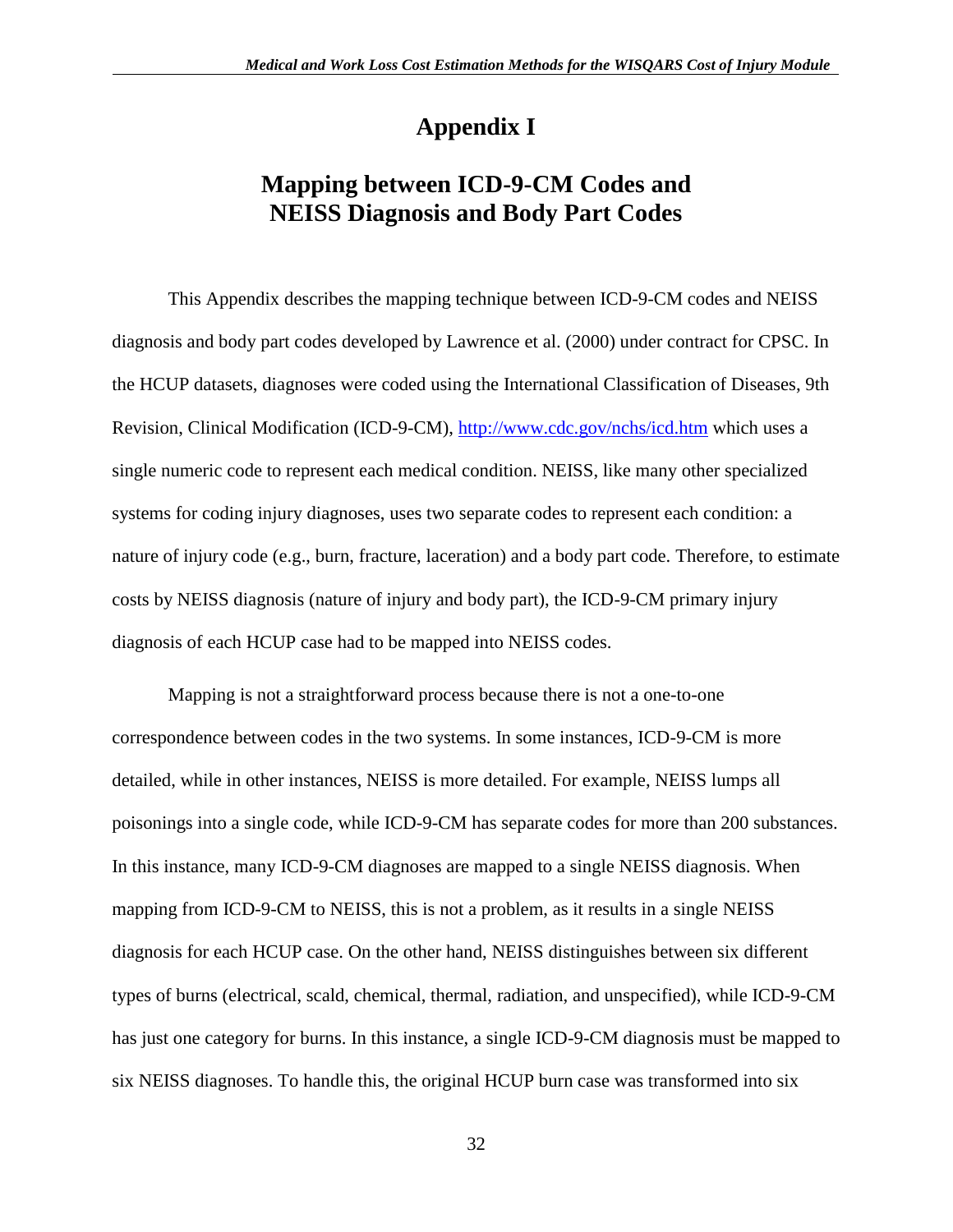cases, each with a different NEISS code. In order to maintain the original weighted case count when mapping, each new NEISS-coded case received one-sixth of the original case weight.

Using the NEISS-coded versions of the HCUP datasets, mean costs then were calculated by age group (0-19, 20-54, 55-69, 70+), sex (female, male), and NEISS diagnosis (31 two-digit nature of injury codes and 26 two-digit body part codes, which combine to make 500-plus fourdigit diagnoses). In instances where cell counts were small, similar cells were combined, most often by combining adjacent age groups, but sometimes by combining male and female or by combining similar diagnoses. For a few nature of injury categories (e.g., amputation, crushing), the HCUP cell counts were too small to obtain hospital-admitted costs by age, sex, and four-digit diagnosis. For these cases, the hospital-admitted costs were computed using a two-step procedure. First, the mean cost for each four-digit diagnosis code and the cost differentials by age-sex for the entire nature of injury category (e.g. all burns) were estimated. Second, the agesex differentials for each category were applied to the average cost of each four-digit diagnosis code to differentiate by age and sex.

In building the WISQARS costs, this process was applied using twelve datasets: two admission statuses (hospital-admitted, ED-treated) by three cause groups and by two types of costs (medical, work loss). The three cause groups were: motor vehicle traffic-related injuries, intentional injuries (i.e., assaults and self-harm), and all other injuries (including unintentional, non-motor-vehicle injuries and all injuries with missing cause codes or unknown intent). A few diagnosis categories not commonly found among intentional and motor vehicle injuries – notably burns – were not differentiated but were placed into the "all other injuries" category. The result was a file of costs by admission status, cause group, NEISS nature of injury and body part, sex, and age group. In order to test for completeness, the estimated costs were merged onto the 2005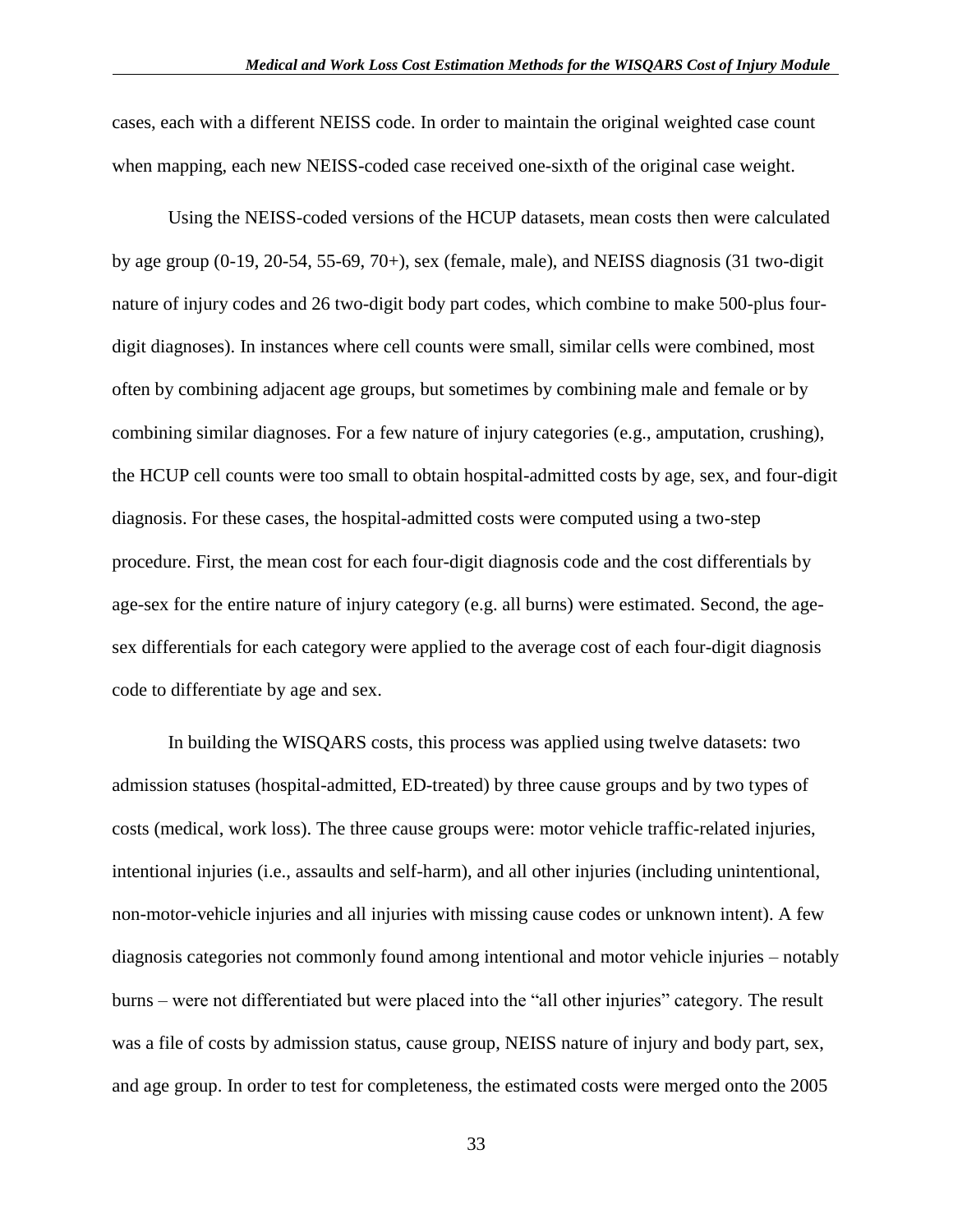NEISS-AIP data, revealing a number of cases with rare diagnoses without assigned costs. For these cases with rare diagnoses, costs were copied from similar diagnoses. For cases where the patient's sex or age was missing, average costs were estimated by age and NEISS diagnosis or by sex and NEISS diagnosis, respectively. Using this approach, all individual NEISS-AIP cases for the 2005 NEISS-AIP file were assigned medical and work loss costs.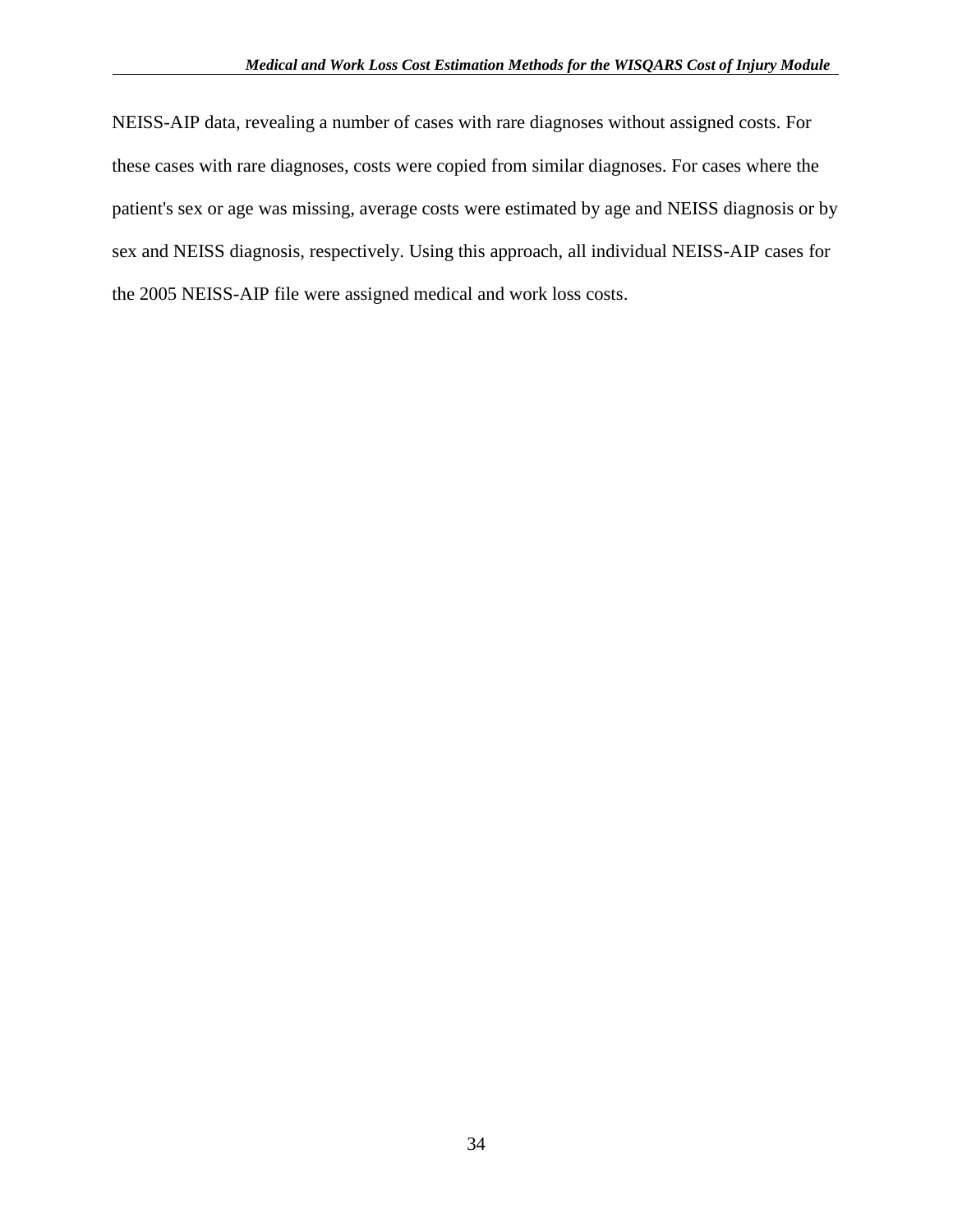# **Appendix II**

# **Classification of Injury-Specific Diagnosis Groups by ICD-9-CM Codes and the Multipliers to Estimate Short-Term Follow-up Costs**

## **A. Multipliers for Short-Term Follow-up Costs for Admitted Patients**

The fifteen injury-specific diagnosis groups and associated multipliers that were used for

estimating short-term follow up costs for admitted patients were as follows:

| Group<br>No.   | <b>ICD-9-CM Diagnosis Codes</b> | <b>Average Ratio of all</b><br>costs in the first 18<br>months after injury to<br>total inpatient costs |
|----------------|---------------------------------|---------------------------------------------------------------------------------------------------------|
| $\mathbf{1}$   | 802, 830                        | 1.02                                                                                                    |
| $\overline{2}$ | 800, 801, 803, 804, 850-854     | 1.38                                                                                                    |
| 3              | 806, 952                        | 2.13                                                                                                    |
| $\overline{4}$ | 805, 807-809, 839               | 1.12                                                                                                    |
| 5              | 810-819, 831-834                | 1.27                                                                                                    |
| 6              | 820, 835                        | 1.38                                                                                                    |
| 7              | 821-829, 836-838                | 1.50                                                                                                    |
| 8              | 840-848                         | 1.68                                                                                                    |
| 9              | 860-869                         | 1.12                                                                                                    |
| 10             | 870-904                         | 1.12                                                                                                    |
| 11             | 910-929                         | 1.25                                                                                                    |
| 12             | 930-939, 950-958, 990-995       | 1.96                                                                                                    |
| 13             | 940-949                         | 1.14                                                                                                    |
| 14             | 959                             | 1.17                                                                                                    |
| 15             | 960-989                         | 1.02                                                                                                    |
|                | All                             | 1.35                                                                                                    |